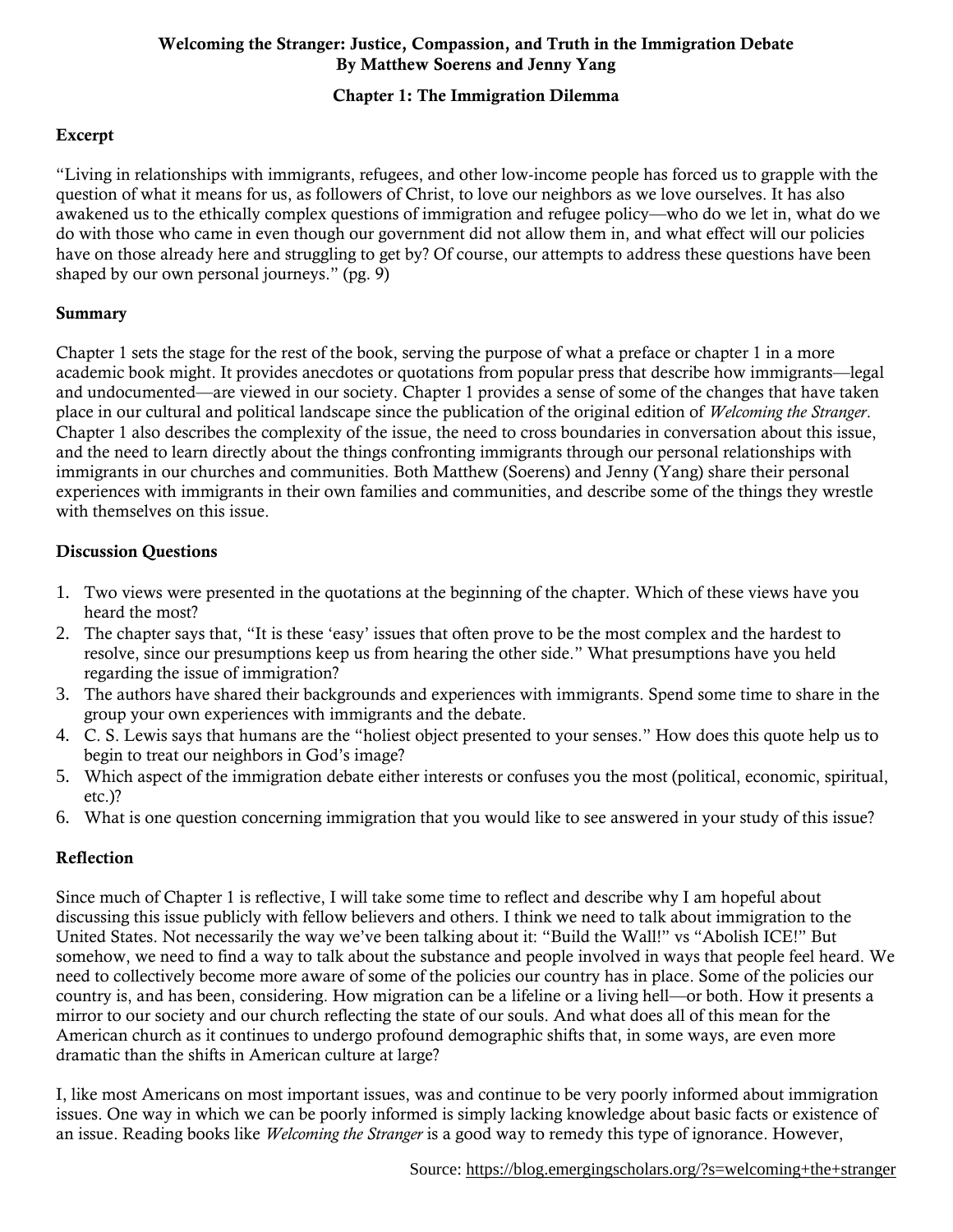modern life is so complex that we all live in profound ignorance of most things that enable our lives. In fact, immigration is so complex that it is probably impossible for any single individual to be a comprehensive expert. In this sense, I remain poorly informed. I am not a recent immigrant, I am not an immigration advocate or lawyer, and I do not work for a resettlement agency or immigrant support ministry. Nor am I a scholarly expert by any means, so in a practical sense—lacking the personal experience, time, and expertise required to navigate this complexity—I remain ignorant.

However, this topic has captured my imagination and I cannot stop thinking about it. There has not been just one seminal experience, but one thing that made me think more intently about how I could take action on this issue was hearing about the recent no tolerance policies of the U.S. Department of Justice. Hearing of children being taken from their parents and listening to the diversity of responses publicized in the press convinced me that silence is no longer an option on this issue for myself or for the American Church. Like many Americans, I have immigrant ancestors and have also married into a family of immigrants. Moreover, I am friends and colleagues to many immigrants. This is a personal and not theoretical issue. And honestly and frankly, the changes to the way that our asylum and refugee laws are being interpreted angers me.

On most issues, I turn first to the Scripture and to the Church for initial guidance as I form my own opinions and convictions. Although—as we will clearly see in Soerens and Yang Chapters 5 and 6–the Scripture speaks plainly about how migrants should be treated, I was stuck when I tried to turn to the Church for answers about how to move forward as a citizen. My church certainly doesn't preach on this topic. Nor did they preach about the family separations in real-time. My favorite evangelical blogs certainly didn't touch this topic or the family separations in real-time. In the press, the evangelical voices that were most loudly conveyed were supportive of the no tolerance policies—at least until video and audio of the children in detention centers were more widely shared. Then even they could not suffer the shame of supporting clearly racist and inhumane policies disguised as securing the border and were compelled to rebuke the Trump administration. The Catholic Church seemed to have much more to say on this topic—including guidance for welcoming and integrating recent immigrants—but I am not Catholic and wanted something a bit closer to my own theological convictions.

As I began to dig deeper, however, I quickly realized that many evangelicals and Protestants—conservative and liberal—had quite a lot to say about the immigration topic. Not only were the vast majority of voices I read supportive of and compassionate towards the immigrants themselves, but they articulated a complex consensusbased perspective that one does not hear if you are listening only to press outlets. This perspective is rooted in Scripture, and acknowledges the complexity of living under the rule of law and under the rule of Christ. I also realized you are unlikely to hear this consensus Christian perspective without regard to whether the press outlet was mainstream or niche; the loudest microphones were invariably being given to the most divisive voices. This effectively rendered invisible those who were taking their lead on engaging this issue from Christ and the Scripture. For this reason alone, we cannot remain silent.

As I listened closer, to discourse in both the press and in the church, I came to realize that most Americans are not at all familiar with American immigration policies or its systems. There are several misconceptions that we'll discuss over the next few weeks, but the most important one to mention now is that Americans believe that our immigration policies are rationally designed and fair. Many Americans believe there is a "line" or "process" similar to many administrative processes we experience here in the U.S. that immigrants can submit to and gain entry to the U.S. As we will see, there are no such processes available to the vast majority of immigrants, and the system is widely considered unfair; this is why it is the consensus conclusion that our immigration policies are broken. But what do Americans need to know about the system in order provide our representatives with the authority they need in order to fix it?

The first thing we should do is break silence. The updated and revised book *Welcoming the Stranger* by Matthew Soerens and Jenny Yang is an excellent place to start, and I urge you to purchase, or obtain a library copy of, this book and follow this discussion. In breaking silence, we must also pray. We must believe that our prayers are not in vain, and understand that this problem cannot be solved apart from prayer. I hope that you are blessed by this conversation, and see more clearly how God wants you to contribute to a solution to our broken immigration system. Would you share your thoughts, and how you have been involved?

Source:<https://blog.emergingscholars.org/?s=welcoming+the+stranger>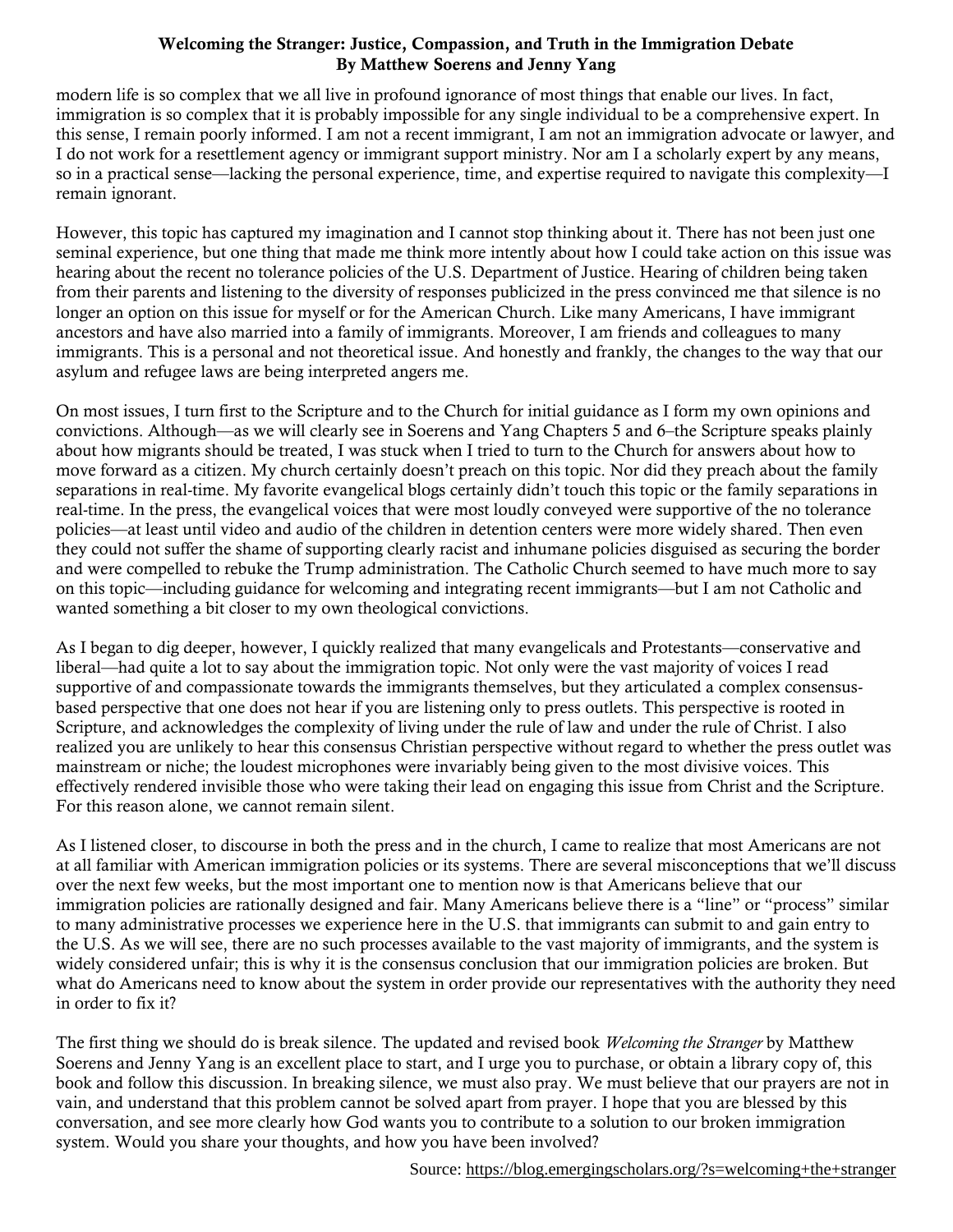## Chapter 2: "Aliens" Among You: Who Are Undocumented Immigrants?

#### Excerpt

"Francisco was up front about his legal status issues, but Alison presumed as they dated and moved toward marriage that, if he married a US citizen, this could be resolved easily. In hindsight, Alison says she was naive about immigration issues, having grown up in an ethnically homogeneous community where she had no real personal interaction with immigrants. If anything, she was confused by why Francisco wouldn't have just come legally in the first place: "As Americans," she says, "We have this skewed perspective. Since we can go anywhere, [we presume] anyone can go anywhere; since we can just fill out the paperwork, [we suppose] anyone can just fill out the paperwork" and be given legal status." (pg. 32)

#### Summary

This chapter focuses on answering the question "Who are the immigrants among us?" Despite being a nation of immigrants, it is very clear from our public conversations that relatively few Americans have meaningful relationships with recent immigrants. The assumptions that we share about the immigration system, the reasons why people migrate to the United States, how people reach this land, and the processes and procedures we have in place to protect our country do not reflect the complexity of the situation.

#### Discussion Questions

- 1. The rhetoric surrounding undocumented immigrants is particularly fierce. How does the emotional rhetoric change the debate?
- 2. How do the stories of immigrants help us see the image of God in present-day circumstances?
- 3. Which story stands out to you as the most interesting story? Why are you drawn to that particular story?
- 4. In the story of Pedro and Martha, Social Security cards and taxes show the complexity of ethical dimensions in the issue of undocumented immigrants. If most undocumented immigrants pay taxes, what rights should they have under the law?

#### Reflection

This chapter has reminded me how important it is for us to connect with one another and hear each other's stories. It is one thing to oppose the legalization of 3 million people's residency in the US. It is another thing altogether to pray for God's mercy in the lives of the family that sits next to us at church. As a risk analyst, I often think about the work of Paul Slovic. He is a psychologist who often discusses data he collects. His findings indicate that while we believe one death is a tragedy, even hearing about two or three eviscerates our compassion. Ten deaths, and orders of magnitude more, are just a statistic. When we can detach, our dispassionate analysis leads to inaction. But it is as if we need that personal connection in order to give meaning to our actions. We need to know to whom our efforts matter. Let us not forget that our efforts matter to our brothers and sisters.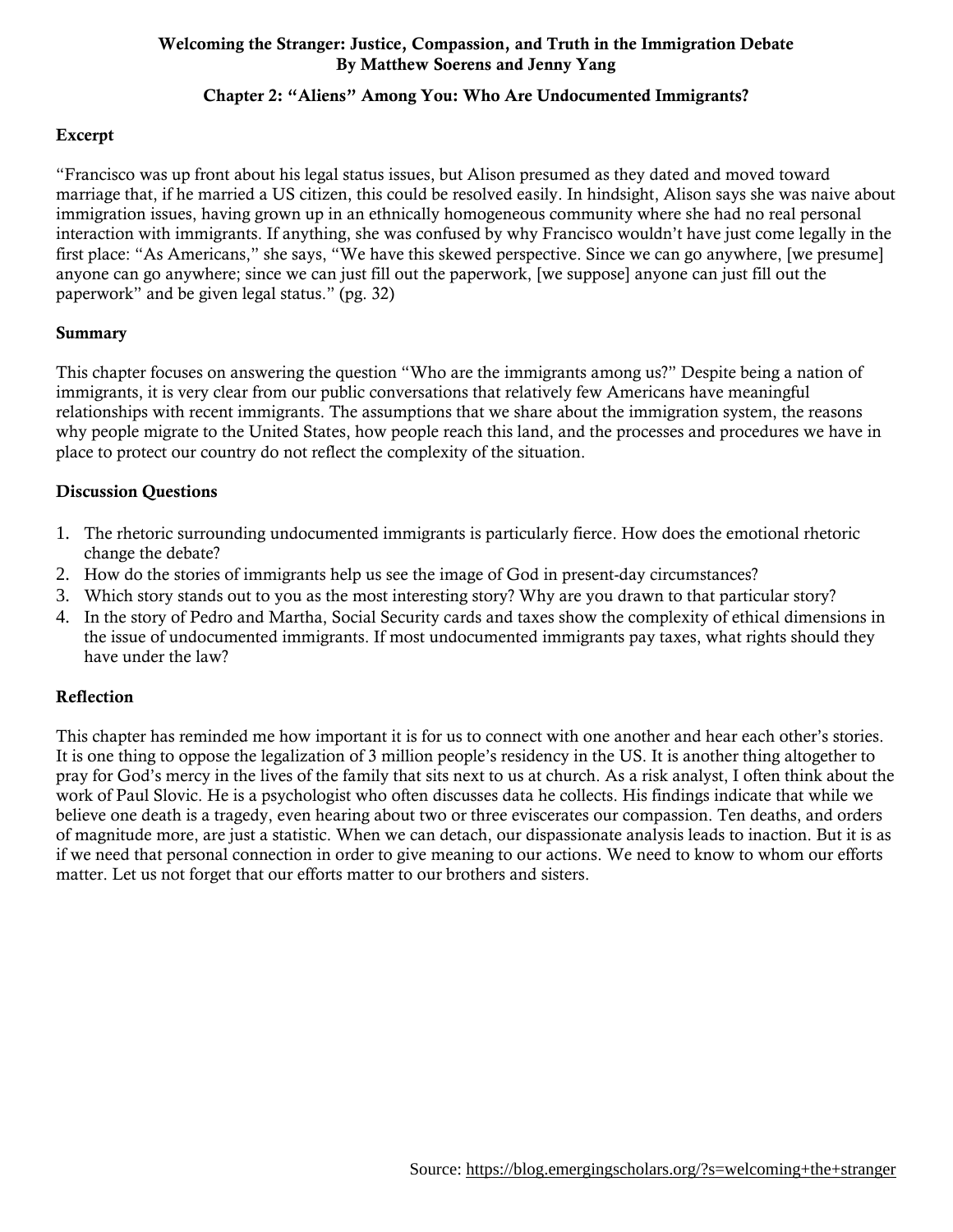# Chapter 3: Nation of Immigrants: A Historical Perspective on Immigration to the United States

# Excerpt

"Immigrants today, whatever their manner of entry, come primarily for the same reasons that immigrants have always come to our country. Though immigration policies have changed quite drastically over the last two centuries, immigrants themselves are still pushed out of their countries of origin by poverty, war, and persecution, and are still drawn to the United States by promises of jobs and economic advancement, freedom, and family reunification. These push and pull factors explain most, if not all, of immigration to the United States from the time of the first settlers to today." (pg. 45)

## Summary

Chapter 3 is a historical overview of the U.S. immigration system. This chapter has been updated as well, with inserts on "the Church and immigration history," "the refugee act of 1980," and a reference to the Undocumented Migration Project. I especially like the addition of the last reference because of the comparison of undocumented migration across the Sonoran Desert with Ellis Island at the turn of the 20th century. Ellis Island, notes Jason de Leon, "was a horrible place if you were Italian or Eastern European. The human rights abuses that were happening when folks were migrating here have largely been forgotten with some historical distance." Of course at that time, as is captured in Soerens and Yang, or any other book that recounts American immigration history, U.S. immigration law was intended to exclude Italians and Eastern Europeans on the basis of their race. Therefore, our whitewashed memories of Ellis Island do not fully capture the complexity of what happened when migrants reached our shores.

# Discussion Questions

- 1. God presents care for refugees as a justice issue while reminding the Hebrews that he was faithful to redeem their situation. How can the church remember its past in a productive way? How can we rehearse our own immigrant history both in a national and spiritual sense?
- 2. Historian Roger Daniels has proposed that Americans have a "dualistic" view of immigration. What does he mean? Do you think this is historical or hypocritical?
- 3. What are two or three goals that you find immigrants of the past and present share?
- 4. What does the ebb and flow of historical sentiment toward immigrants reveal about our country? Is it an encouragement or a discouragement to read the brief historical immigration summary of our nation?
- 5. In the section titled "The Church and Immigration History," what surprised you the most about the church's response to immigration in the past?

# Reflection

# *What Shaped Immigration Law*

What really moved me to anger and action on immigration reform was learning that our country did not have immigration restrictions during its first 100 years. After that, the immigration restrictions that were created were openly racist. Chinese, Italian, Irish, Mexican, and on and on depending on whoever the recent non-Anglo arrivals happened to be. Even in 1965, when we replaced our openly racist restrictions with more subtly racist ones aimed at welcoming skilled populations to the USA, our laws made it far more difficult for new arrivals from Latin America, Asia, and Africa to migrate. This was true even while most arrivals would be coming from these areas of the world.

Other disparities also come out clearly when reading about the options available to people who want to immigrate legally. Investing a relatively large amount of money and making jobs for Americans is one way. Of course, your employer can sponsor your visa, or you may obtain a student visa. You may also obtain a tourist visa, but you must have enough assets, wealth, or status to demonstrate that it would be unlikely you'd overstay your visa. So far, most of what I've written involves temporary visits. It is exceedingly difficult to legally obtain lawful permanent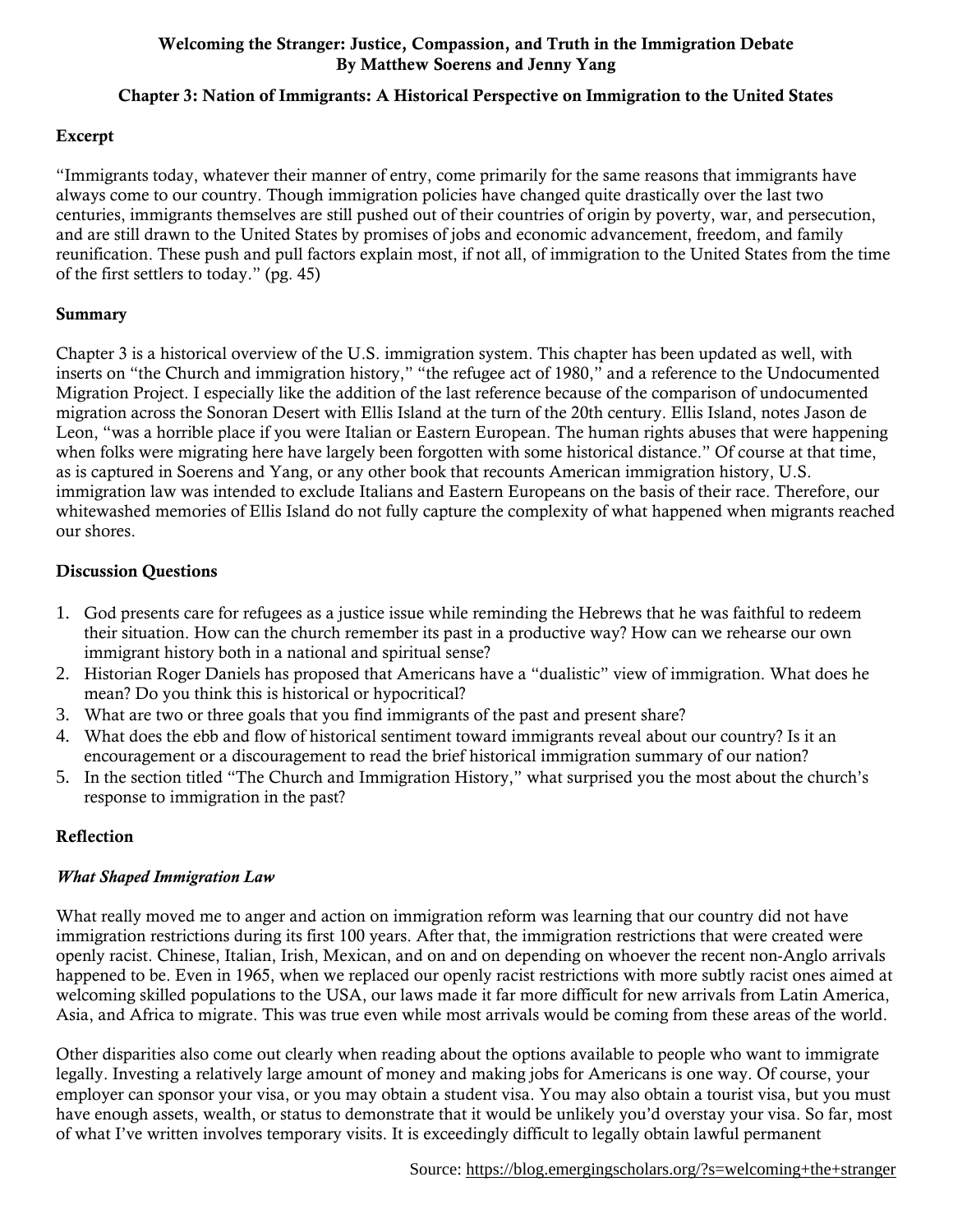residence, whether by way of asylum, family reunification, diversity lottery, or otherwise. For example, suppose one wants to apply for lawful permanent residence while still in one's home country. Even if your application is likely to be approved, you will likely face a waiting period of many years. For most persons of modest means—the overwhelming majority—your application for lawful residency is not likely to be approved. For most immigrants, there is simply no legal option.

## *Immigration is Complex, Not Simple*

I'm not exactly sure what the correct response is to all this. Certainly, I feel a biblical approach to immigration would involve more liberty and generosity—just as our society favors liberty in areas of personal freedom so that a person may respond to God according to their own conscience and not under compulsion. However, reading other books by non-Christian authors on this issue, such as The Making of a Dream or Tell Me How It Ends, makes one word come to mind: complexity. Maybe this is why everyone tries to keep it so simple. I can hear the simplistic points so often used replaying in my mind:

Love your neighbor.

Deport the criminals, they broke the law. No one needs to know my status, they can't help me anyways. We need to protect our jobs and culture, we don't know who these people are or where they come from. It's amnesty. You cannot break our laws and expect citizenship. These immigration laws are racist and unjust. Can't folks just be resettled closer to their home country? They need to fix the problems in their home country instead of bringing them here.

If only it were so simple, because any one of these factors would be easier to deal with if it stood alone.

Unfortunately, it is not so simple. We have all of these things happening at the same time. Simultaneously, we have an economic crisis happening in our middle and lower classes in this country obscured by economic indicators that hide the devastation. Matters are made worse by division between the urban and rural communities that suffer exactly the same problems—displacement of well-paying work, shifting skill demands with limited retraining support, dissolution of the safety net, drug addiction and hopelessness, and breakdown of the family—yet we cannot come together to address them. Can we deal with immigration too? Or should we save our resources for our own people?

Often, we are in relationships with immigrants without knowing it. Sometimes we know, but then accept them as one of our own. We think of them as different from the others. They become integrated into our community until an unanticipated event brings their status to light. It becomes clear that one cannot care only about the immigrant who is their neighbor. While it is only recently that the public has started to view illegal immigration as a criminal offense, even administrative violations are still violations of the law. Even if one can see the virtue of a migrant's actions—and would likely make exactly the same choice as their undocumented neighbor—how does one satisfy the demands of the law? As Marco Rubio once said, "We cannot deport or detain 11 million people, but we also cannot legalize 11 million people."

## *Complexity Requires Responsible Action*

In the face of such complexity, I am reminded of Dietrich Bonhoeffer's thoughts on responsible action. Bonhoeffer writes in Letters and Papers from Prison:

"Only the one whose ultimate standard is not his reason, his principles, conscience, freedom, or virtue; only the one who is prepared to sacrifice all of these when, in faith and in relationship to God alone, he is called to obedient and responsible action. Such a person is the responsible one, whose life is to be nothing but a response to God's question and call."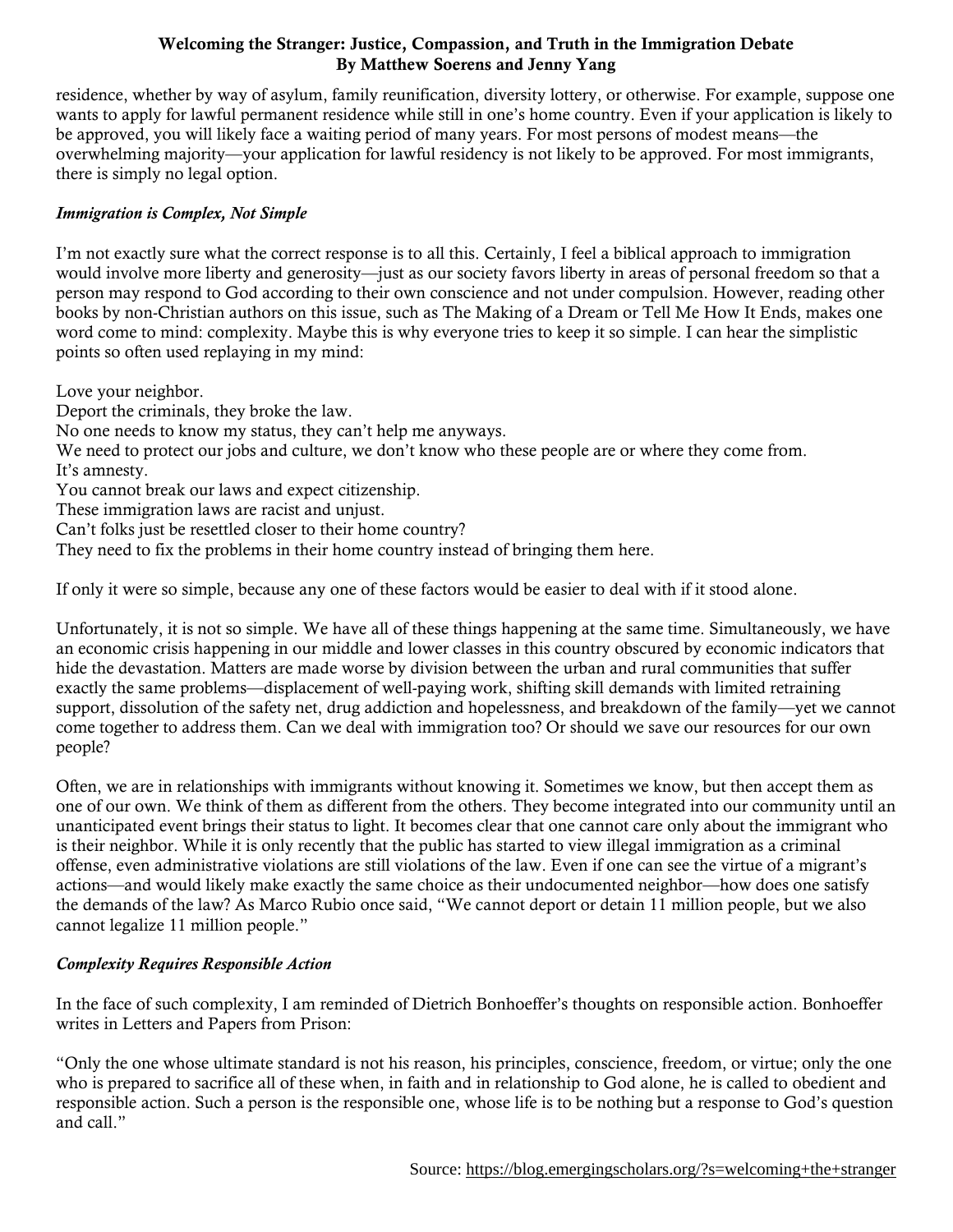If I can paraphrase, I would write: "In faith and relationship to my Sovereign Lord, I must take obedient and responsible action in response to His call." Bonhoeffer's ethics were responsive to complexity because they were grounded in the incarnation of Jesus Christ. Ethics grounded in incarnation will have us act in ways that may make our earthly alliances unclear as we follow Christ into the complexity of His work. We cannot abscond our responsibility by pointing at the law or hoping someone else will take care of it. We cannot take solace in our social or political relationships because we have been called to lay all that down and follow Christ. We must take responsibility for discerning what we believe God is saying to us in Christ, and then take responsibility for obeying what we hear.

Since we must pursue responsible action, let us pray and ask God how he would have us act as Jesus' agents in this moment.

Does he ask you to serve and support ICE agents? Find out how you can pray for them and encourage them in securing the border graciously.

Does he ask you to call out to him on behalf of the undocumented for greater grace as they bear their circumstances and uncertainty? Then devote yourself to prayer and fasting as he leads you.

Is he asking you to help others see Romans 8:1 in action: "there is now therefore no condemnation…"? Then ask your church how you can participate in the creation of communities of grace that integrate immigrants into our church and society without regard for why they have come.

Or, is he asking you to lovingly apply Romans 13:1: "be subject to the governing authorities…"? Then partner with organizations that provide legal or other counsel for those in deportation proceedings or advocate for comprehensive immigration reform.

Your thoughts, emotions, and responsible actions will not be simple, because you do not face simplicity. We face complexity. And God is asking you to exercise discernment as you follow him into responsible action as we face this moment in our nation.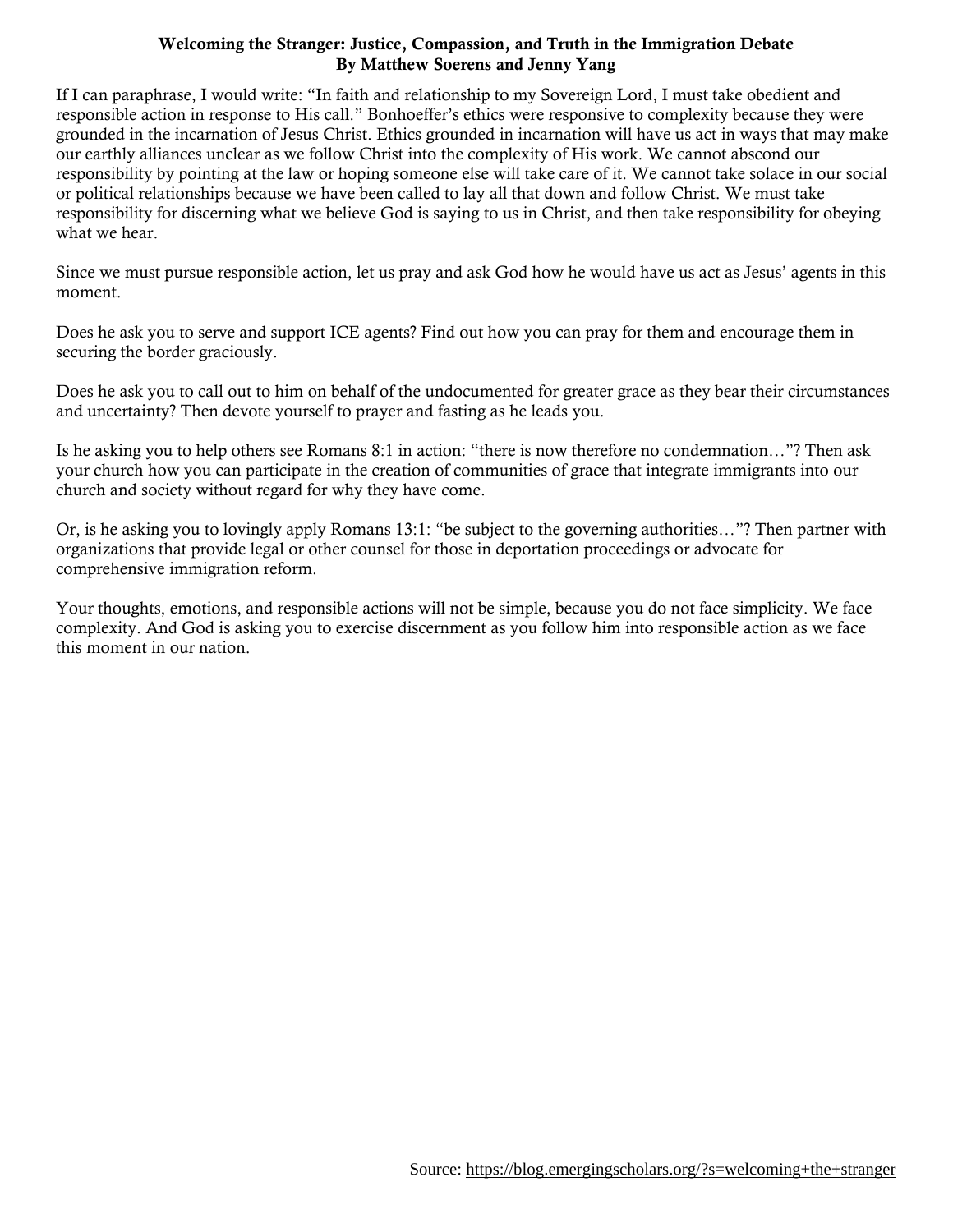## Chapter 4: Immigrating the Legal Way: Our Immigration System Today

# Excerpt

"An understanding of the actual waits and costs implied when we suggest that immigrants wait their turn and immigrate the legal way is helpful. It is equally important to acknowledge, though, that many (probably most) of the people who immigrate illegally to the United States did not even have the option to get in line, because they have no qualifying family member who is a U.S. citizen or Lawful Permanent Resident." (pg. 79)

"That immigrants should wait their turn and immigrate the legal way sounds entirely reasonable, but the realities of our present immigration system complicate this truism. The immigration system, many would agree, is broken. Just how we fix this broken system, though, is a question of heated controversy—in Washington, DC, and even in our churches. As Christians, our response to these challenging issues should be informed by Scripture, which guides us toward how God would have us think about immigration policy and about immigrants themselves." (pg. 84)

#### Summary

Chapter 4 describes the types of legal status an immigrant can hold, and gives a sense of the choices one finds before them when confronted with the need to come to the US. Chapter 4 is very important, and is mandatory if one wants to contribute intelligently to any discussion of immigration and immigration policy. These statuses and choices are frequently misunderstood, so I'll err on the side of presenting more of what's in the book in this post than normal. This post will be long, so you might consider the next two paragraphs after the key questions the abbreviated version. Of course, I'm including my own reflections so you can assume that the following opinions, misstatements, or misunderstandings of facts are my own and not those of the authors of *Welcoming the Stranger*.

## Discussion Questions

- 1. Before reading this chapter, what were some common misconceptions that you either have heard or held with regard to the current immigration system?
- 2. Many say that undocumented immigrants should just "wait in line." How does this chapter shed light on this misconception? How has your understanding of the immigration system changed?
- 3. Have you ever known anyone who struggled with the process of obtaining a visa, whether to visit or to immigrate to the United States? What was their experience?
- 4. What surprised you the most about the path to legal status in the United States?
- 5. In your opinion, what role does the U.S. economy have on illegal immigration?
- 6. Do you believe that the economy and family unity should continue to be the two driving factors for U.S. immigration today?
- 7. What value do you think family-based immigration has on the United States, either economically or socially?
- 8. Do you think that economic or environmental hardship should be added to the definition of a refugee? Why or why not?

## Reflection

This chapter starts out by asserting that one of the greatest points of confusion for many native-born US citizens is why anyone would want to come here "illegally." I'd say this is high on the list for one of the biggest stumbling blocks for those who understand why people migrate to the US, yet believe we are a nation of laws whose immigration policies must be governed accordingly. Most Americans, as discussed in Chapter 2, are used to policies, procedures, processes, etc. that work. Most public features of American life do not depend on things like wealth or social class, able-bodied status, race, gender, religion, or country of origin. In fact, it is often illegal to discriminate on the basis of these factors and others. Our systems are designed for inclusivity, not exclusivity. Native born Americans are used to "trusting" the system. We generally assume that when something needs to be done, there is an appropriate place or authority to turn to. When we apply for things, generally, our applications go where they need to go, are evaluated by the intended audience, are judged on their merits, and have processes of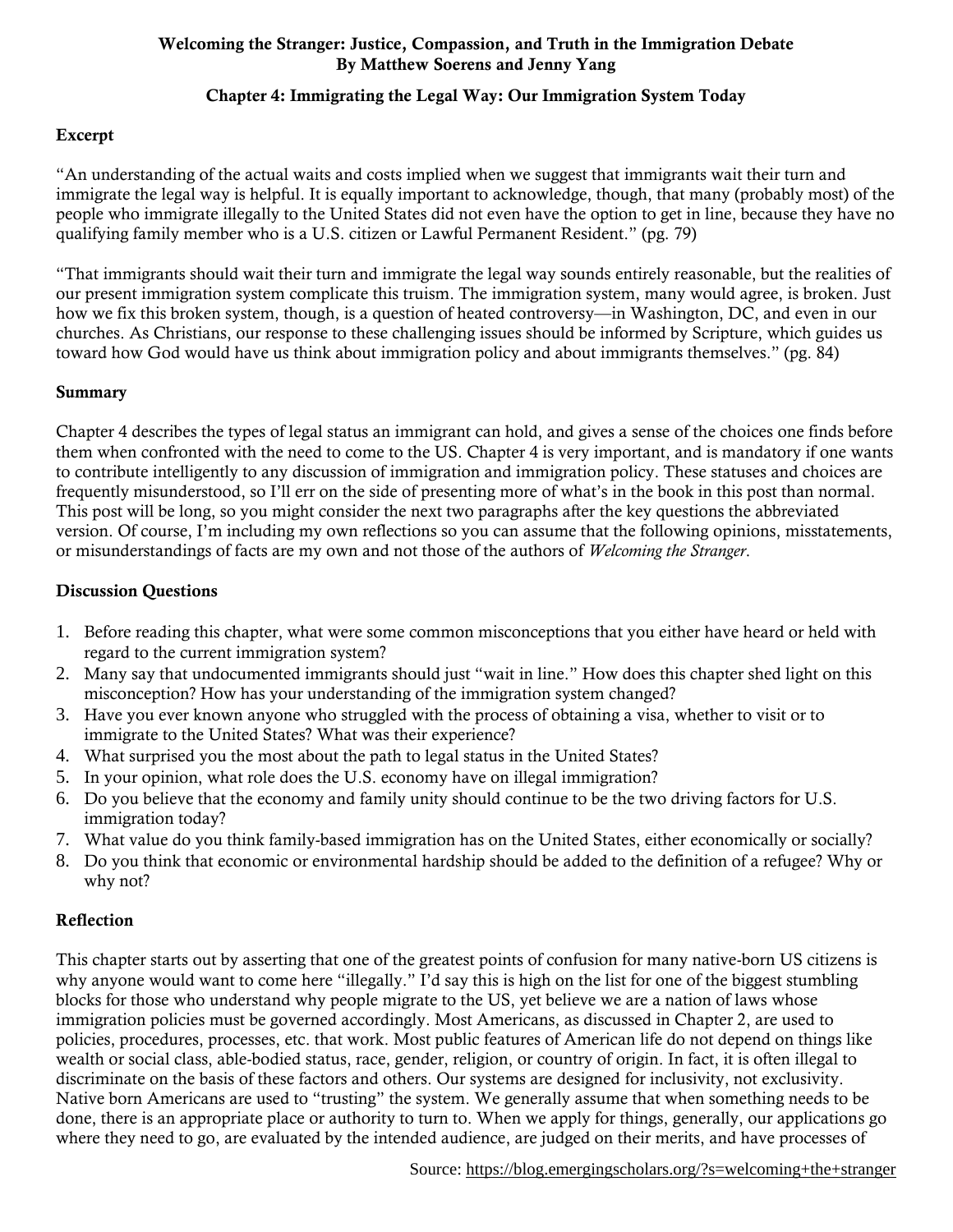meaningful appeal if the decision did not seem transparent enough. We know this is the case because when the transparency requirement is not met in American life, it becomes a major point of public discussion. Generally, for American citizens, the machinery of government can be assumed to work in the background of our lives except in cases of injustice or incompetence. Writing this as an African-American male, I understand this is a gross and in some ways coarse over-simplification of the true state of things for many American citizens—not just Black ones but bear with me as I think this generalization is fair enough for this conversation.

Unfortunately, our immigration system does not seem to work like this at all. As we will see momentarily, there are often no processes or procedures in place for normal, middle-class working families who find themselves needing to come to the US. The situation is much worse for those who are poor. The procedures can be assumed to not work for many immigrants. While transparent, it can seem as if our immigration policies are designed for exclusivity, not for inclusivity. Furthermore, while native-born Americans are used to "trusting" the system, many immigrants cannot place such trust in the US immigration system. The option of "getting in line" or "taking the legal route" is in many cases no option at all.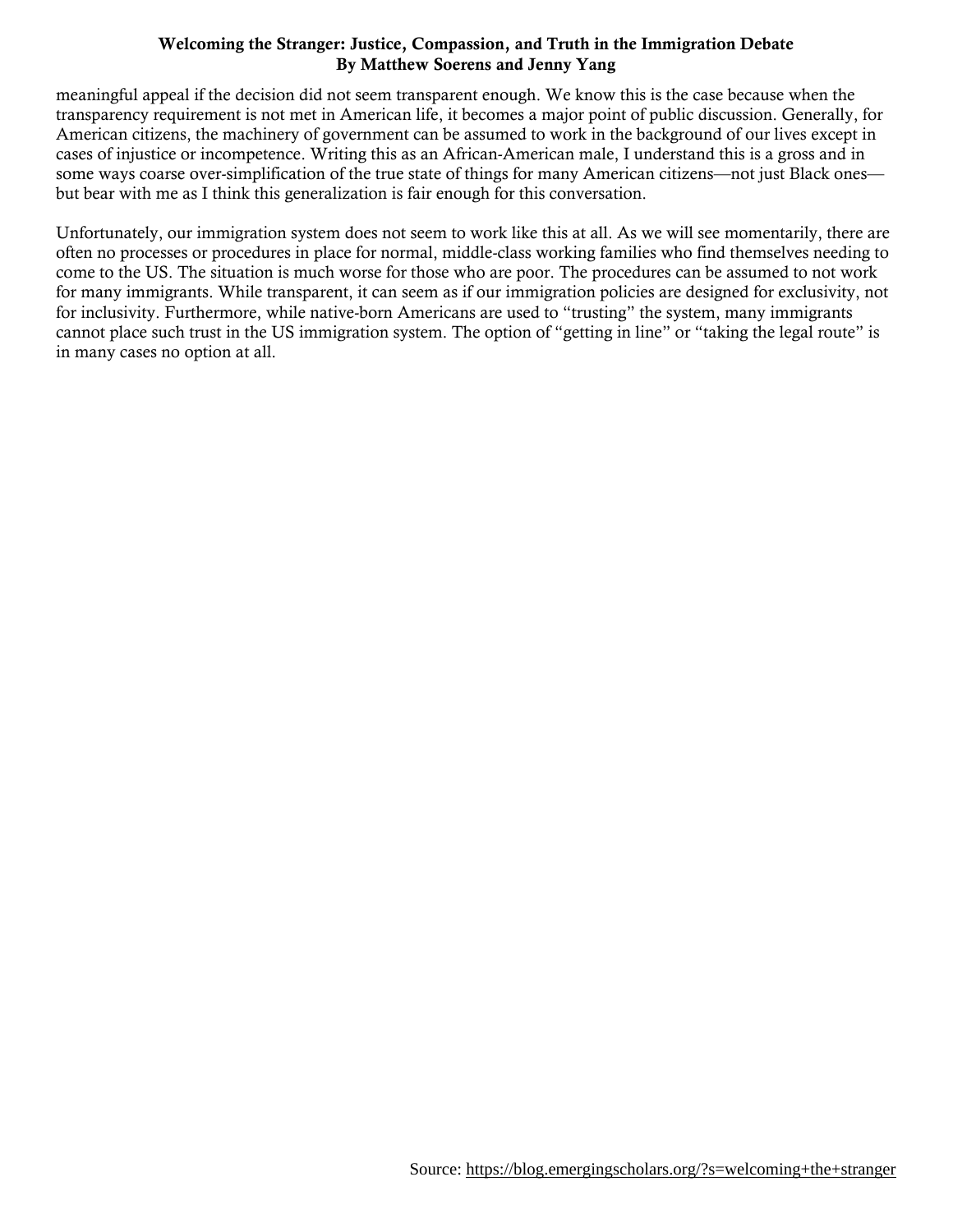# Chapter 5: Thinking Biblically About Immigration

# Excerpt

"…Scripture suggests that all of us who follow Christ, whatever our nationality, have become aliens in this world, as our allegiances are to lie not primarily with any nation-state but with the kingdom of God. Paul reminds the believers at Philippi that their citizenship is in heaven (Phil 3:20), while Peter (1 Pet 2:11) and the author of Hebrews describe believers as foreigners and strangers on earth (Heb 11:13).

God used migration throughout Scripture to accomplish his purposes and bring his people to a greater understanding of his will for creation. God, who used migration so vividly throughout the Bible, works today to move his people from one place to another." (pg. 89)

#### Summary

In Chapter 5, we are the discipleship students and Matthew Soerens and Jenny Yang are our facilitators. They've allowed us to speak our minds some in Chapters 1 and 2 as we described what got us interested in this topic. Chapters 3 and 4 helped us to understand a bit more about exactly how large the issue is. Now in Chapter 5, they're asking us to set aside our opinions for a moment and are plainly saying to us: "Now, what does the Word say?" And on this issue, the Word is profoundly challenging to us. Quoting Orlando Espin, Soerens and Yang point out that "Welcoming the stranger is the most often repeated commandment in the Hebrew Scriptures, with the exception of the imperative to worship only the one God." (p. 85)

Chapter 5 describes how God frequently—in both Old and New Testaments—commanded his people to migrate from one place to another in doing his will. In one account, Abram is commanded to leave Ur for Haran, and later proceed to Canaan. If only we could imagine just how treacherous and shocking this command actually was! God asked Abram to leave the security of his family and their possessions to go to a land that was not yet identified to him. In order to migrate to this land, they would have certainly encroached on the land of others and have been viewed with suspicion that might have gotten him and those belonging to him killed. In fact, Abram hints at these fears when the Bible describes how Abram lies about his relationship to Sarah in order to avoid attack.

The long and short of Chapter 5 is that God takes special concern for the foreigner and stranger because of their unique vulnerability. The Israelites were to have the same law governing both native and foreign-born. The Israelites were to provide means for assimilation of foreigners into the Israelite society. The Israelites were to ensure provision for the foreigners' physical needs by being sure to pay their wages in a timely way and not harvesting crops so efficiently as to leave nothing for the migrants or vulnerable to glean from the fields. If this special concern was not extended to the foreigner, the Israelites could expect the judgment of God to fall on them because they themselves had history as foreigners and exiles in Egypt, yet have become perpetrators of the same injustices and oppression they themselves had faced.

## Discussion Questions

- 1. Share and reflect on a past experience of turning to Scripture for insight and principles regarding a particular social or political issue. How is the issue of immigration similar or different?
- 2. How should our heavenly citizenship dictate the way we view and treat immigrants in our churches? How about in our schools and communities?
- 3. Why do you think that God places special emphasis on the well-being of immigrants?
- 4. How does Jesus respond when he is asked, "Who is my neighbor?" How does his response inform how we view immigrants?
- 5. The question of how to respond to immigrants who are present unlawfully in the country is particularly complex for many Christians. How does the Bible inform how you believe we should respond?
- 6. After reading this chapter, do you agree that there is a biblical mandate to care for immigrants? If so, what is one way you could begin to fulfill this calling during the next week?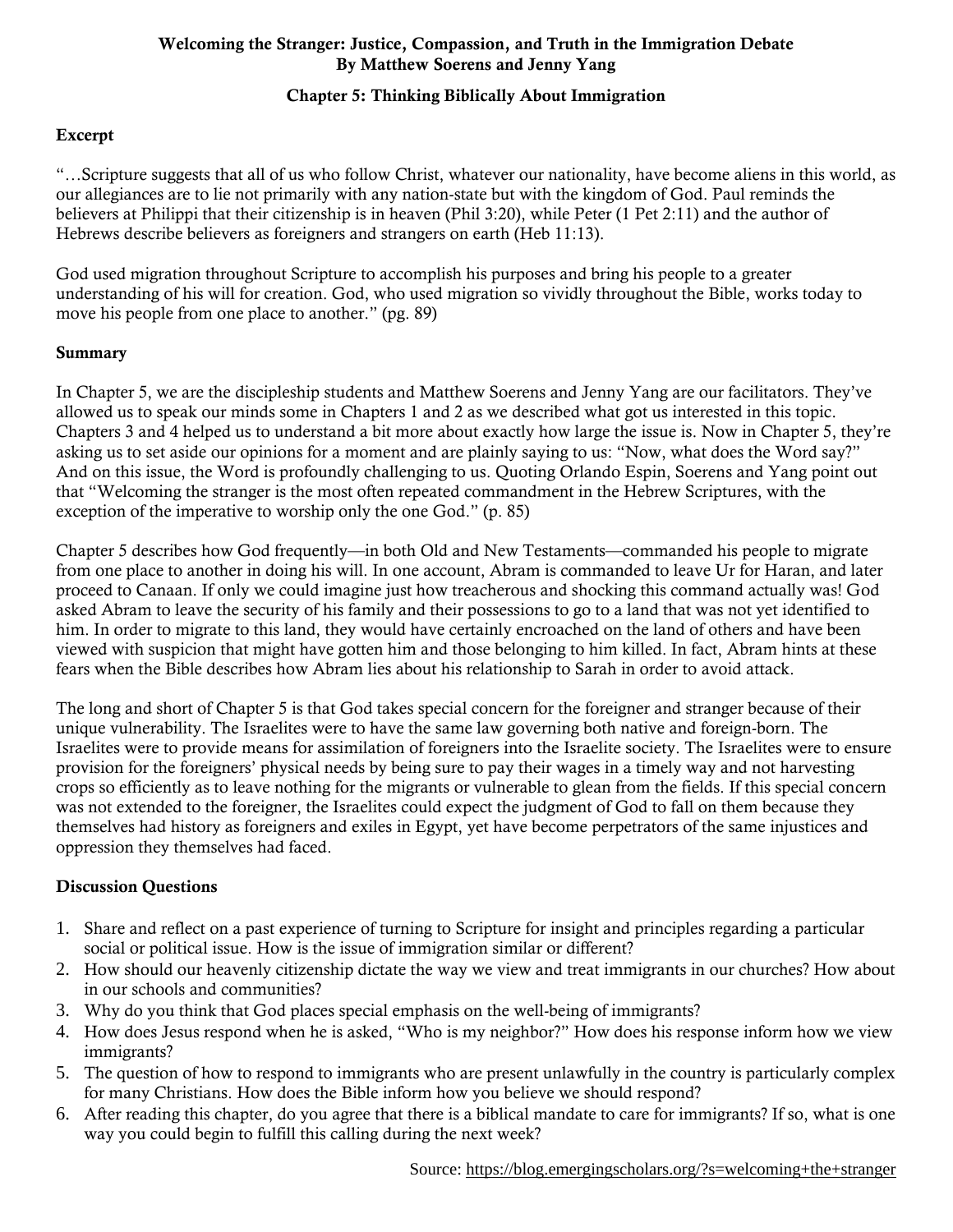## Reflection

Thinking biblically about immigration is full of challenging questions that will require a large amount of time to master. Also a large amount of courage. For, although immigration is a technical topic with many very arcane details, the popular discourse is full of the expressions of our collective hearts. Our response to the immigration challenge is a test of our discipleship and transformation to Christ's likeness. I say this because the Bible seems to be calling for a type of generosity that would very quickly become unwieldy in practice. As with most things, it becomes exceedingly difficult to lay one's life down on the one hand while seeking to preserve it with the other. Isn't this what we do with so many things in life? I may be talking about immigration right now, but there are so many examples of things we enjoy that God may be calling us to loosen our grip on. We reach out to any and everything to justify holding on tight, when our resistance to the call to let go shows unequivocally how much of a grip our privileges or possessions have on us.

The first thing we do well to remember is to reflect on just how vulnerable immigrants—documented and undocumented, wealthy or poor—often are. As I write this, I'm reminded of how, in The World Until Yesterday, Jared Diamond describes how the ease with which we routinely travel across tribal and cultural boundaries sometimes thousands of miles as I am currently doing while I write this above the Atlantic Ocean—without peril or danger to ourselves has not been possible in most human cultures until very recently. Foreigners could be viewed with suspicion and often killed or treated harshly in order to protect the tribe from outsiders or potential danger. As we read the Bible, context gives clues that allow one to conclude that being a foreigner meant to be dispossessed of most earthly rights and property, and to be almost entirely vulnerable under law or local custom. Even Paul, who apparently sometimes decided not to use his own Roman citizenship to his advantage, was subject to the state of vulnerability foreigners might have found themselves in. In some important ways, many classes of immigrants find themselves in similarly vulnerable situations to varying degree. Many Christians are not quite sure how to respond to all of this, though, because legal and political concerns to which they may be held accountable make it difficult to determine the proper action to take. While there have always been clashes of identity and responsibility, whether taking the form of membership of a tribe or citizenship in a nation state, Jesus calls us to review these boundaries when he asks "Who is my neighbor?"

Suppose we know who our neighbor is. Well, the biblical mandate to welcome the stranger is still very difficult because it is going to cost something. Sometimes, that cost can be great. While immigrants, on the balance, contribute positively to the national economy, undocumented immigrants may increase the cost of local services such as emergency medical care and public schooling. More importantly, it is going to personally cost us in getting to know one another and becoming entangled in one another's affairs. In neighborhoods where immigrants settle, the local culture and social life will change. Those who have lived there before new arrivals will pay a cost as their environs become unfamiliar. Churches will have to do the difficult work of preaching and being the Gospel in increasingly diverse communities. They will need to lead as we seek to answer the question: "How should the biblical commands to care for the stranger and foreigner in the ancient Israelites' midst be applied today?"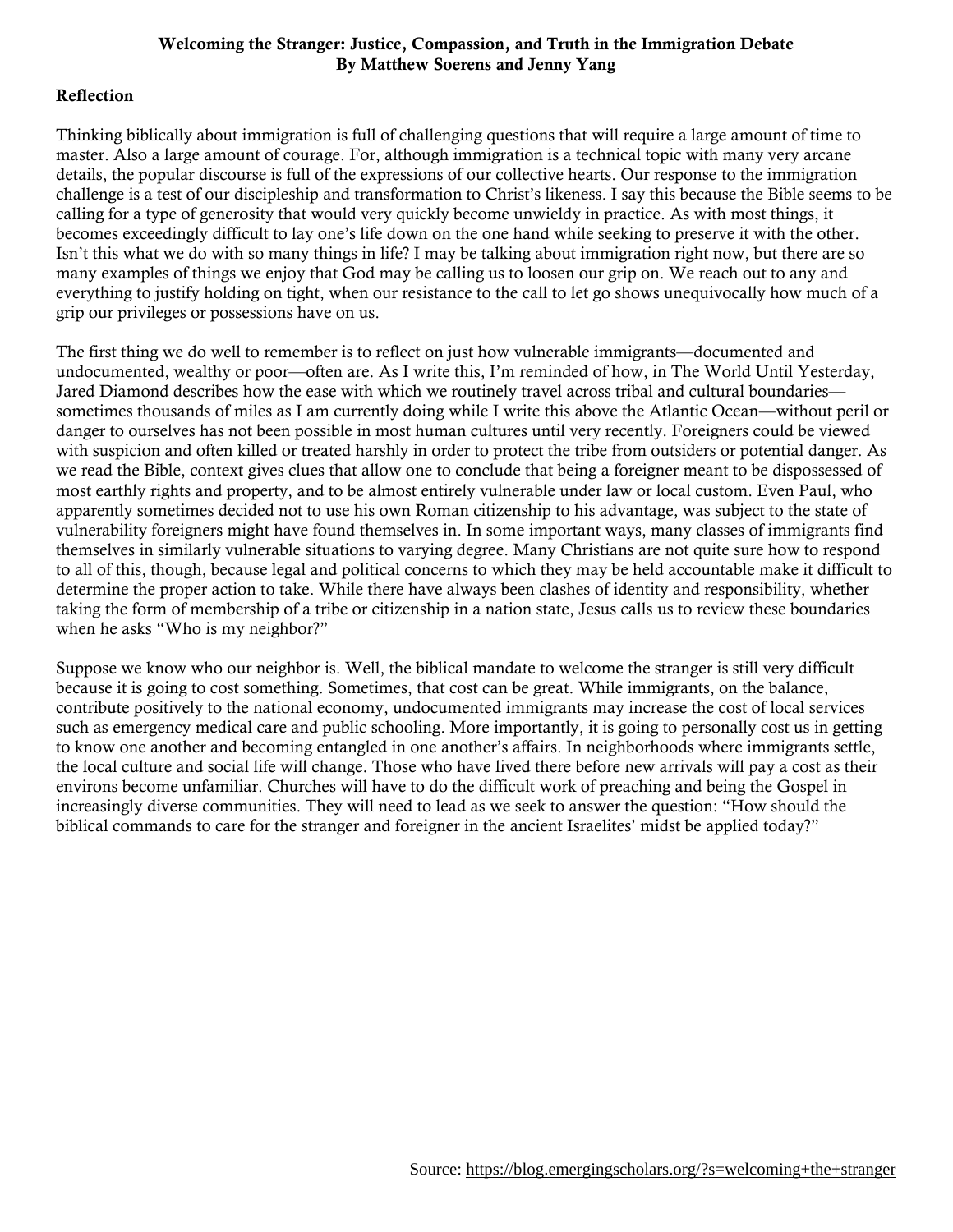# Chapter 6: Concerns About Immigration

# Excerpt

"Every year we issue a million green cards to foreign nationals from all the countries of the world, but we do so without regard to whether that applicant has demonstrated the skill that can add to the U.S. economy, whether they can pay their own way or be reliant on welfare, or whether they'll displace or take a job from an American worker." – Soerens and Yang (2018) quoting Stephen Miller (pg. 102)

#### Summary

While in Chapter 5 Soerens and Yang discuss what the Bible says about "welcoming the stranger," in this chapter they present some of the concerns that many have when it comes to extending more generous immigration policy. The concerns fall into several broad categories:

- Immigration and caring for the poor already among you
- Immigration, terrorism, and border security
- Family immigration— "anchor babies" and "chain migration"
- Immigrants, crime, and sanctuary cities
- Immigration, identity, and cultural homogeneity

## Discussion Questions

- 1. What were some of your primary concerns regarding this debate before reading this book? Who or what was your source for these concerns?
- 2. Do you think that we have an obligation to the poor living among us that is more important than an obligation to the poor living abroad? What are some possible nuances to that argument?
- 3. Which argument of those against a more generous immigration policy—poverty already in our communities, creation care, national security, cultural identity, etc.—is most persuasive and compelling to you. Why?
- 4. Describe or reflect on a time when you were a minority. What was the most uncomfortable aspect of this experience?
- 5. Are there any immigrants or refugees in your daily path? At the end of your time together, take some time to pray for ways to reach out to immigrants and the foreign-born in your own neighborhood.

## Reflection

By now, if you've read for 6 weeks into this series, you may be aware that I do not believe there is any Scriptural support for a more restrictive immigration policy to the United States. In my opinion, the rationale for restricting legal immigration and enforcing immigration law is almost entirely extra-biblical. This should not be interpreted as saying that there are not good reasons for restricting legal immigration or enforcing borders. What I am saying is that the good reasons for strict enforcement of immigration law derive from social, economic, or political concerns, not biblical teachings. It is my firm opinion that we should attempt to address these social, economic, and political concerns within the framework of a more generous immigration policy, as far as possible.

For example, one political concern that should drive a strict enforcement of immigration policy is security concerns. Consider that there is, in fact, legitimate concern that human trafficking and drug trafficking routes do traverse our borders. However, in enforcing immigration policy, we should make it easier to traverse the border legally so that there would be fewer disincentives to do so illegally. This might possibly increase security by making it more likely that non-citizens would have been screened before entering the U.S. By attempting to keep immigration levels unreasonably low, we may be inadvertently incentivizing behavior that destabilizes communities and families who may not have the option of returning home and waiting for visas to enter the country legally. Since this particular political concern is addressed in greater detail in Chapter 8, I will not elaborate further on this line of thinking.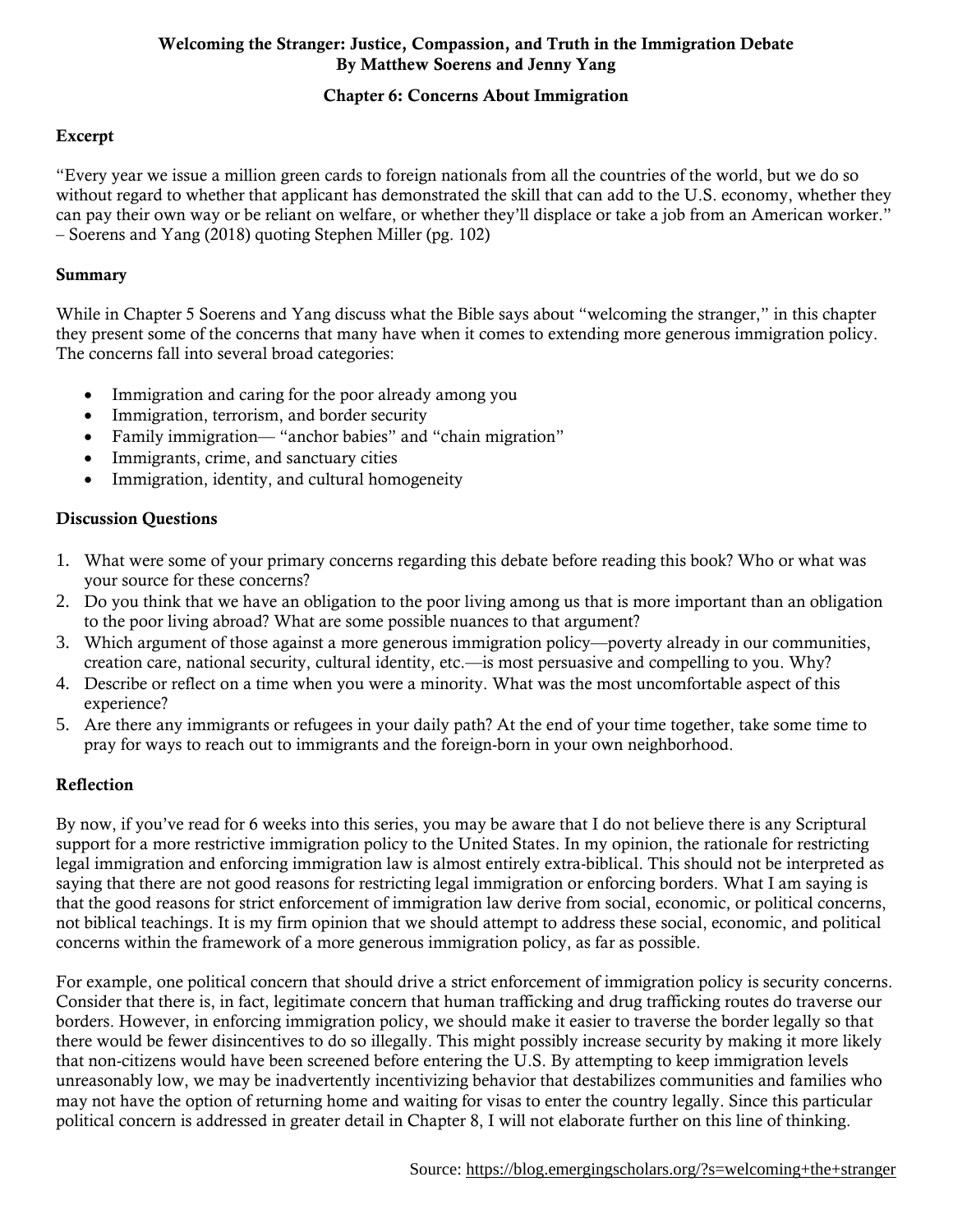Another important reason to enforce immigration law is national sovereignty. Lax enforcement of immigration law provides perverse incentives to other countries in enforcing their own immigration laws and improving social and economic conditions at home. This is a principal way the complexity I alluded to in an earlier post enters the immigration debate. Is the United States fully responsible for conditions in Nicaragua, El Salvador, and Honduras? It is naive to say that the U.S. bears no responsibility, and it is flat-out irresponsible and dishonest to deny our country's role in destabilizing the politics and economies of these nations. However, is the United States fully responsible for the continuing violence that pushes their citizens northward? Is the United States responsible for Mexico's failure to enforce their own immigration policies and strictly control their own borders? Obviously not. For example, in Tell Me How it Ends, Valeria Luiselli describes the anger and shame that she felt when listening to the stories of some of the unaccompanied minors who had crossed the border and were being interviewed at the non-profit she worked for. As a Mexican citizen, it was clear that there were significant problems that were not the responsibility of the American government that were inescapable by citizens of her home country, Mexico. Even Barack Obama wrestled with how best to enforce our borders and handle the crisis of unaccompanied minors:

During our meeting with DREAMers and veteran immigration advocates about the growing number of unaccompanied minors crossing the border, Obama told them he hadn't slept well the night before. "I'm not just worried about these kids but also in Sudan and other places… It's very unfair that kids in El Salvador live in a very different situation than a kid born in the United States. [But] we live in a world with borders. And I'm president of a country with one, and I need to enforce these borders." – Laura Wides-Muñoz (2018) quoting Barack H. Obama in The Making of a Dream, p.257.

Contrary to common mischaracterizations of the Obama approach to immigration, Obama strictly enforced borders and greatly intensified deportation of undocumented immigrants present unlawfully in the United States. One of the key drivers of the Obama administration's approach to immigration enforcement was national sovereignty. But enough on this.

As a Christian, however, the position on immigration that is most difficult to talk about is the objection that immigrants will change the cultural, ethnic, and religious makeup of the United States. First and foremost, on the religious objection I have to ask the question: "What have we done to preserve our own Christian culture and worldview?" The failure of discipleship in the American church has been extensively documented by many authors, including Dallas Willard and Richard Foster, and we have to ask ourselves in all seriousness, "What can immigrants do to the religious makeup in the United States that we have not already done to ourselves by failing to be faithful to Christ within the church?" Many Americans simply do not realize that currently, immigrants to the United States may be at least as likely to be devoted Christians as native-born Americans.

On the cultural issue, there's little I could say outside the context of an in-person conversation that wouldn't be more divisive than productive. Let me just say that this objection rightly foresees some difficult changes that will need to be wrestled with for those who feel immigrants will change the culture. Although I have great difficulty trying to define, exactly, what American culture is—even having never known any other nation as my home—it is nonetheless true that all Americans share some distinctive cultural traits and perspectives. In very important ways, I share much more in common culturally with a white man from Overland Park, Kansas, than I do with a black man from Lagos, Nigeria. However, I am constantly reminded that the culture I have been socialized in is certainly not the dominant culture in the United States. Maybe I feel like this since I have always been a minority, and have never lived—and do not now live—in a situation where I can safely assume that the cultural worldview and unspoken assumptions I was socialized into are shared by the culture I work in and send my children to school in. I have never known a time in my life—with the exception of my undergraduate years spent at Howard University where my natural idiomatic expressions did not need to be explained, the literary images and cultural metaphors I used and understood did not need to be decoded, and where I could expect that my assumptions about societal power structures and authority would be shared.

Those who object to immigration on the basis of cultural change may see that if things change dramatically they would have to navigate life as a minority in neighborhoods and places they've always felt were familiar. Eric Kaufmann describes this challenge in his excellent essay in Foreign Affairs. They anticipate the difficult choices that they might have to make as they renegotiate their lives as the culture changes. For example, as a minority, there are

Source:<https://blog.emergingscholars.org/?s=welcoming+the+stranger>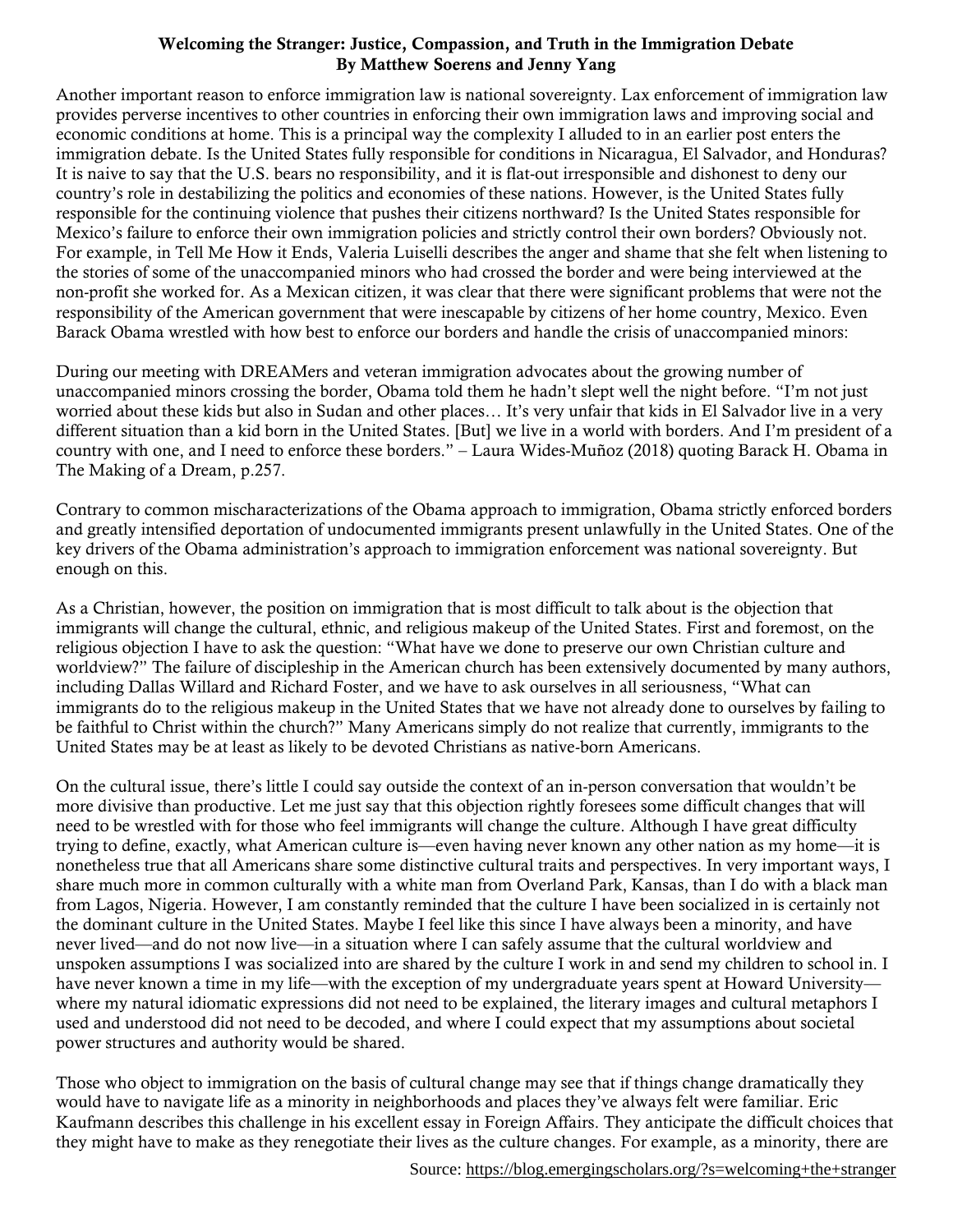many ways that one can respond. Some retreat into their own communities and do not leave those safe spaces. They limit their worlds, their possibilities, the experiences available to them. Some who are more adventurous than me take the risk of continually re-creating themselves as they appropriate, not assimilate, from their experiences features of the majority and sub cultures in the United States and abroad. Others simply assimilate to the dominant culture. All of these choices are compromises, and none of them are easy. I think that the reason that many folks bristle at the allegation of racism when someone challenges opposition to immigration on cultural grounds is because they may be starting to realize all of the ways in which their lives will get more complex, and object to the fact that acknowledging this complexity could be labeled as racism. At the same time, I'm not sure that it is racism when someone expresses opposition to immigration on cultural grounds. Instead, I think we might find it more productive to understand these concerns as part of the difficult work of identifying those things that might make it difficult to accept that God is once again using migration do his sovereign work.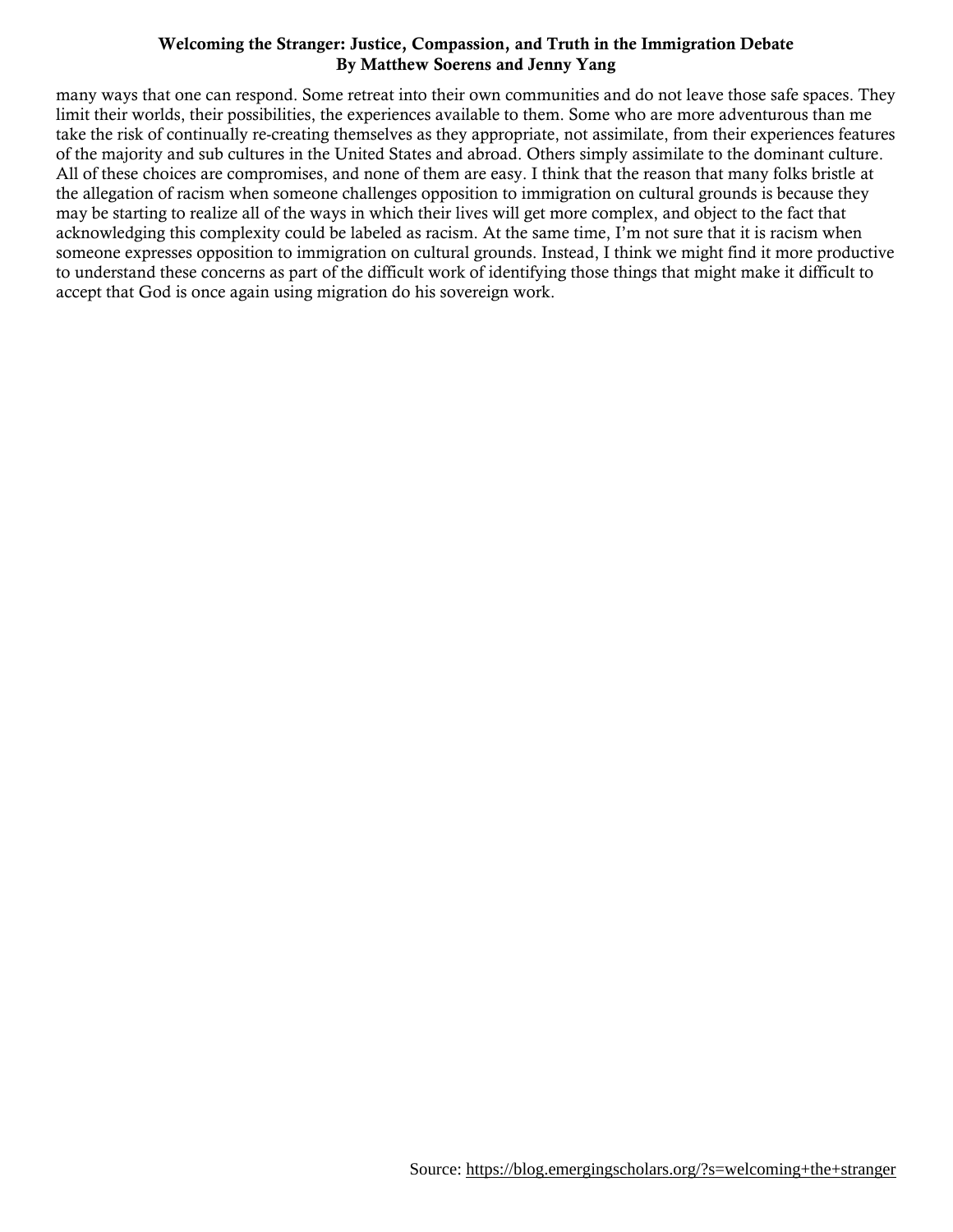## Chapter 7: The Value of Immigrants to the United States

# Excerpt

"What effects do people like Guillermo, who come to the United States to pick our produce for a low hourly wage, have on the overall economy? Does immigration hurt the American worker? Are foreign workers even needed? What about the costs of providing education, healthcare, and other public services to these people? Can our country afford to welcome so many immigrants? Could we afford not to have them here?

From a Christian perspective, these questions ought not to be primary: the scriptural witness is that we are to care for the immigrant stranger living among us, without any caveat that exempts us from this responsibility if it is not in our individual or national economic interest. Furthermore, immigrants contribute much to our society that is not easily quantified, and we err if we reduce the immigration dilemma to one of mere mathematics. God created and delights in cultural diversity, and immigrants have added richly to our communities through their different cultures. Nevertheless, economic considerations are among the most common concerns raised in the ongoing immigration debate in our country, and they need to be addressed." (pg. 124)

#### Summary

Chapter 7 deals in detail with the economic value (or costs) of immigrants to the United States. I appreciate that Soerens and Yang do not make economic claims central to their book, but I also appreciate that they have examined some of the most common economic claims related to immigration. The quote above indicates some of the questions explored in Chapter 7:

- Do immigrants hurt the economy?
- Do immigrants hurt American workers?
- Do immigrants cost taxpayers?

It can be tempting to look at this topic only through the lens of costs, but in the excerpt above, Soerens and Yang also hold out the possibility that immigrants are indispensable and that it may not be possible to measure the true value of immigrants to the nation. Could we afford not to have them here? Would we be the nation that we are if they were not here?

## Discussion Questions

- 1. What do you see as the impact of immigration on your local community? What are the benefits? What are the costs?
- 2. Do you think God's instructions to "welcome the stranger" trump any negative effect that immigrants might have on the economy? Why or why not?
- 3. How does recognizing that immigration is a global issue—not just something that is impacting the United States—affect your thinking about this topic?
- 4. Over the last fifty years, immigrants have increasingly moved to more economically developed countries. What are the implications for the sending and receiving countries as well as for the immigrants themselves?
- 5. In your personal experience (or in those of your family or community), how have you observed the economic impact of immigrants?
- 6. Brainstorm together some of the possible root causes of why there are so many undocumented immigrants in America today.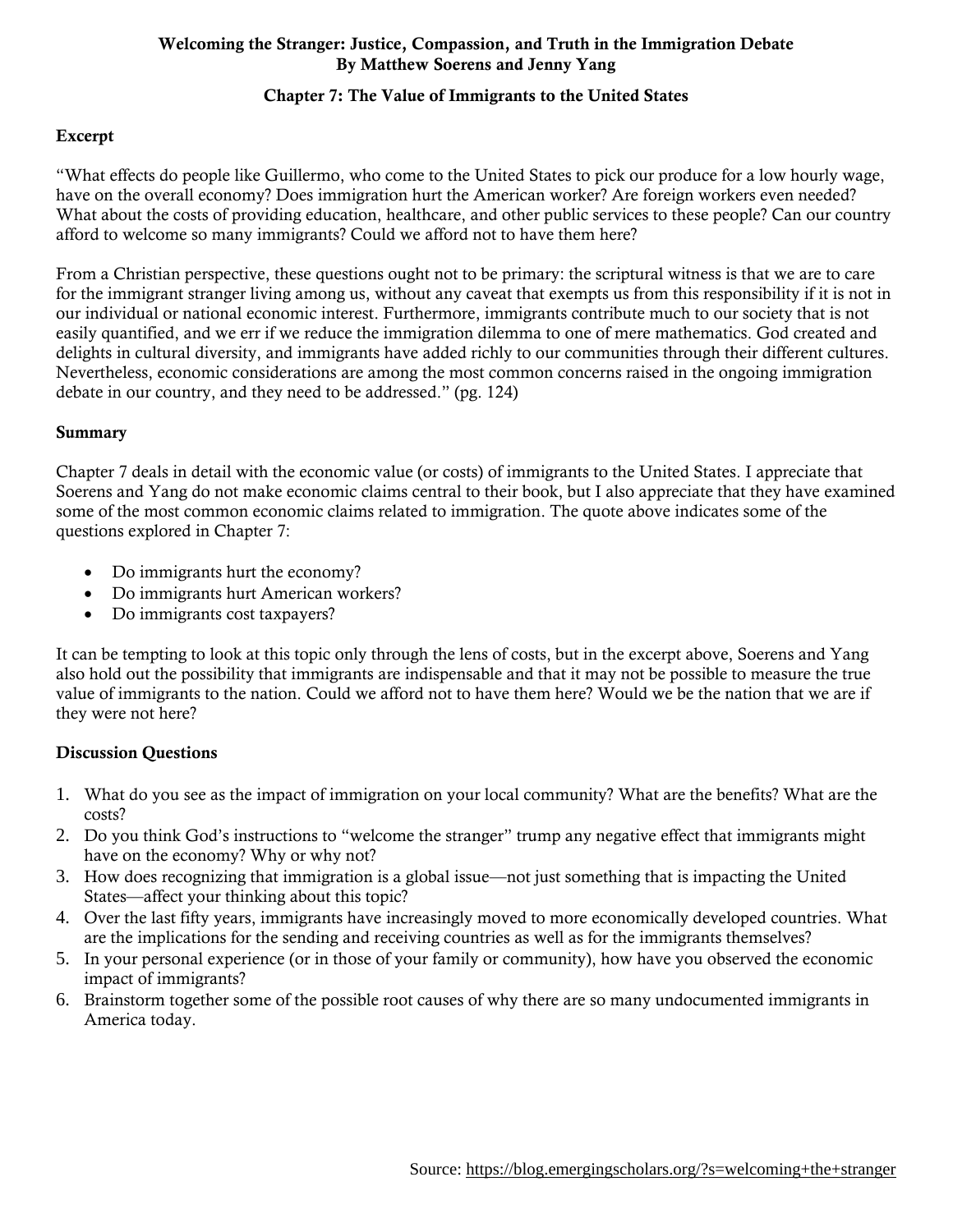#### Reflection

Over the last few weeks, I've provided several long summaries, so I'll keep my reflection short—at least until next week when Soerens and Yang discuss "Immigration Policies and Politics" in a thoroughly updated chapter 8 . . .

This chapter was difficult to review, for reasons related both to its content and to major shifts in demands on my time as the semester has started. This week, my students will be taking their first exam in one of my courses, and here in Baltimore the first days of fall have been accompanied with a very noticeable drop in temperatures. I love fall, but this year I was sick as the fall season came in. Even with all of the distractions, I'm continually reminded that immigrants are everywhere present and everywhere hidden at the same time. And although this chapter is, on the surface, about the economic value of immigrants to the United States, recent events and movements in my life have reminded me about the immeasurable ways that immigrants have enriched my life and our nation.

First off, while immigrants may have a short-term negative effect on the economy, their children will be citizens who directly contribute to our nation economically and culturally. My wife and I had the privilege this week of hosting a group of InterVarsity students from a local university in our home for dinner and fellowship. Although the students were not selected from the InterVarsity international student group on that campus, every one of the students were from families whose international roots were still reflected in their names, diction, the types of food we discussed, and cultural traditions such as marriage ceremonies. As my wife and I reflected on our visit with them, we thought about how we wanted our own children to resemble these men and women in many ways. We thought about their future careers. And we also thought about their futures in Christ.

Even if at my work at GW I am not directly engaged in traditional Christian ministry, I am aware that many of my students are international students. Many of the undergraduates I teach are domestic, but descendants of recent arrivals to the United States. I often look around at my GW students and try to imagine the ways that they have come to this place in their lives that we now share together. I never imagine thinking of any of my students in economic terms or how they can become assets to our nation. In my work, I assume that every one of my students will do profoundly good things that will enrich our lives and our communities. I do, however, hope that if any of them do become exceptionally wealthy, that they would provide an endowed chair for me to work from.

At the same time, though I interact with, and am influenced by, immigrants every day of my life, I know that many lives will never be recognized or brought into the light. When I was visiting Belgium earlier this month, I thought about how migration is a global problem, and how a very large proportion of those who have been driven from their homes may never receive the human rights of citizenship, liberty, or justice. Many who are seeking peace and security may never receive peace and security, while many who are seeking freedom of conscience may never experience that freedom. Even here at home, I am reminded of the many ways that being undocumented restricts one's life and keeps people in the shadows. For example, my wife and I have been looking for different ways to serve our local church, and one of the things we considered requires a background check and driver's license. Because of the required documentation, this opportunity for Christian service would be out of reach for many undocumented people. In important ways that may be invisible to many of us who are not undocumented, the logistics of modern ministry keeps many people in the shadows.

Thank you so much for your patience with me, and your willingness to engage with this important issue. In some ways, our politics and news cycles have moved on from immigration, but I pray that you have been able to prayerfully consider many of the arguments and ideas that Soerens and Yang have brought together in *Welcoming the Stranger*.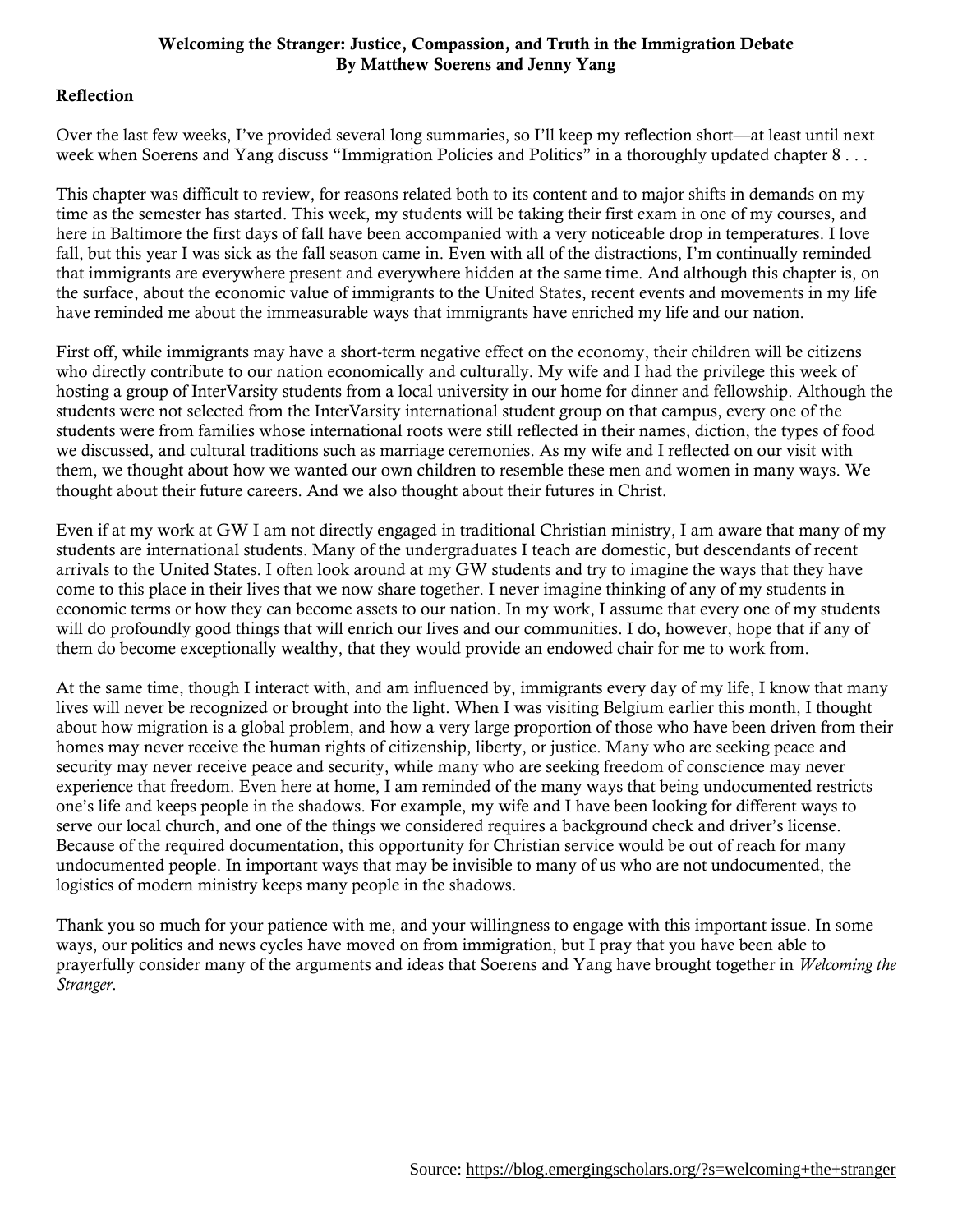# Chapter 8: Immigration Policies and Politics

# Excerpt

"Our national immigration laws have created a moral, economic and political crisis in America. Initiatives to remedy this crisis have led to polarization and name calling in which opponents have misrepresented each other's positions as open borders and amnesty versus deportations of millions. This false choice has led to an unacceptable political stalemate at the federal level at a tragic human cost."

— Soerens and Yang (2018) quoting the Evangelical Statement of Principles for Immigration Reform (pg. 150)

#### Summary

Chapter 8 is a thoroughly revised documentation of current immigration political debates and policy proposals. It is one of the longest and most complex chapters in the book. As with many of the other chapters I've already described on the blog, including especially Chapters 4 and 6, much of what is here is very technical and also subject to contentious controversy. So, I'll provide a brief description of what's here, and provide a list of some of the immigration policy solutions that could be helpful in addressing our immigration problem.

The United States is in dire need of comprehensive immigration reform: "The United States spends more on federal immigration enforcement than on all other federal criminal law-enforcement agencies combined. The budget for immigration enforcement in fiscal year 2012 was 24 percent higher than the combined spending on the FBI, Drug Enforcement Administration, Secret Service, U.S. Marshals Service, and the Bureau of Alcohol, Tobacco, Firearms, and Explosives." (p. 167) During the Obama and Trump Administrations, the number of people deported has been many times higher than the historic norm.

As the authors write: "the premise of comprehensive immigration reform is that to truly solve the issues around immigration, legislation could not focus on just [border security or legalization of the undocumented] but had to be comprehensive, addressing each element of the immigration issues simultaneously or in coordination." (p. 171)

Comprehensive immigration reform would make three fundamental changes to our existing immigration laws:

- Improved enforcement policies consistent with humanitarian values.
- Reforms to our visa systems.
- Earned legalization of undocumented immigrants.

While some might be tempted to label these policies as amnesty, neither the comprehensive immigration reform bills brought to the floor in Congress nor the three pillars proposed above constitute amnesty because undocumented immigrants would be required to admit their infraction and earn their status. They also must be solved in the context of other challenging economic and social needs we have as a nation, including entitlements reform, employment and underemployment, poverty reduction, perceived trade imbalances, etc. We face a great and urgent challenge, but hopefully after you have read Soerens and Yang, you will be prepared to engage the comprehensive immigration debate from whatever perspective your conscience demands.

## Discussion Questions

- 1. Do you think that the issue of immigration has been used for political gain by members of Congress and those running for President?
- 2. Do you think that a path to earned legalization with appropriate penalties is a fair consequence for the legal infraction of unlawful presence in the United States?
- 3. How do you think the moral voice of the faith community can shape the immigration debate?
- 4. What factors have made immigration a hot topic in political circles?
- 5. After reading about various debates Congress has had on immigration, what are the core elements that you believe immigration reform should include?
- 6. What further information would you need to know in order to advocate on behalf of immigrants?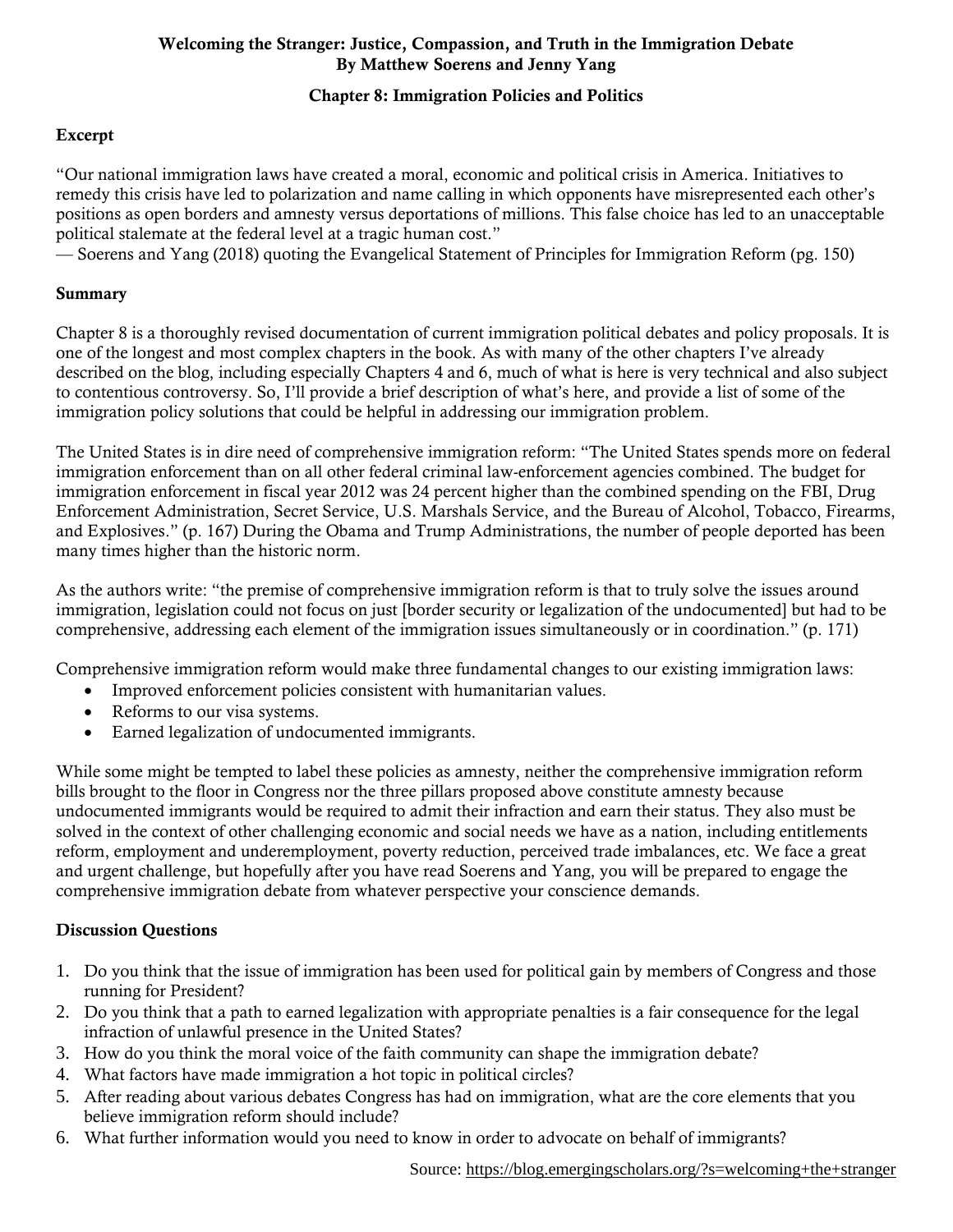## Reflection

This week, I actually wrote the reflection before I wrote the summary. It's been well over 10 weeks since I decided to write this blog series, after finally reading my copy of the original edition of *Welcoming the Stranger* before the Fourth of July holiday, and then learning about—and reading—the new edition. When this series was conceived, immigration was on every major news channel around the clock, with the cries of children my own children's ages after having been recently separated from their parents, or video of various Republican politicians quoting from Romans 13 in order to justify the Trump Administration's zero-tolerance policy.

Then, it was hot outside, and public attention and polarization on this issue was hot. Now, cool winds of early fall mornings make training enjoyable, while public attention has greatly cooled on immigration and has moved on to how #MeToo will influence the Supreme Court nominee's hearings. While I'm editing this post in the train station before my commute, the TV screens' tickers are attuned to how the statute of limitations might impact any criminal investigation of the allegations against Kavanaugh, and photos of an Indonesian earthquake/tsunami that has affected nearly 2 million people. It seems like immigration "was so long ago…"

I guess that's how it's been since I've been able to vote, though. Just enough concern whipped up to attract votes say, scaring the public that immigration will change our country or that everyone here illegally will be deported but not enough that anyone might actually pass some laws. All of this to say that political expediency may obstruct political solutions to this issue from flowing through the House and the Senate. And while that's the way it's been for a long time in the United States—saving immigration for when it is politically convenient to "whip up the base" whether liberal or conservative—I am reminded by Soerens and Yang that our failure to address this crisis politically leaves real lives hanging in the balance. It keeps real people, who hold real jobs that perform needed work, in the shadows unable to challenge unfair work practices or demand justice. It keeps real people, many of whose only transgression was obeying their parents, from pursuing education, serving in their churches, or being employed to the maximum of their capability. It keeps real children wondering whether or not their fathers or mothers will be reunited with them, or whether they will not be kissed and sent to school by their parents again. I have long thought that the only reason this issue is not more forcefully addressed is because immigration affects "those people," and that the politicians families and friends are not affected.

I know saying that may not be completely fair to the politicians, and that there are many issues where politicians' interests are divided or conflicted. But when we look at immigration policies and politics since the late 1990's, one cannot help but come to this conclusion. As Soerens and Yang in this edition and the previous one, and other authors, point out, there have been several times when bipartisan solutions have been proposed that would pass the Senate, but not the House, and vice versa. For me, the fact that comprehensive immigration solutions have been proposed that are acceptable to both sides, but will not be passed only for craven political reasons — this fact is the most frustrating thing about our current immigration system. I am also aware that this is one symptom of a broader problem in our politics where short-term political interest may make it much more difficult to pursue compromises in this environment. Let us pray that no matter the politics on this and other issues, God's wisdom might prevail.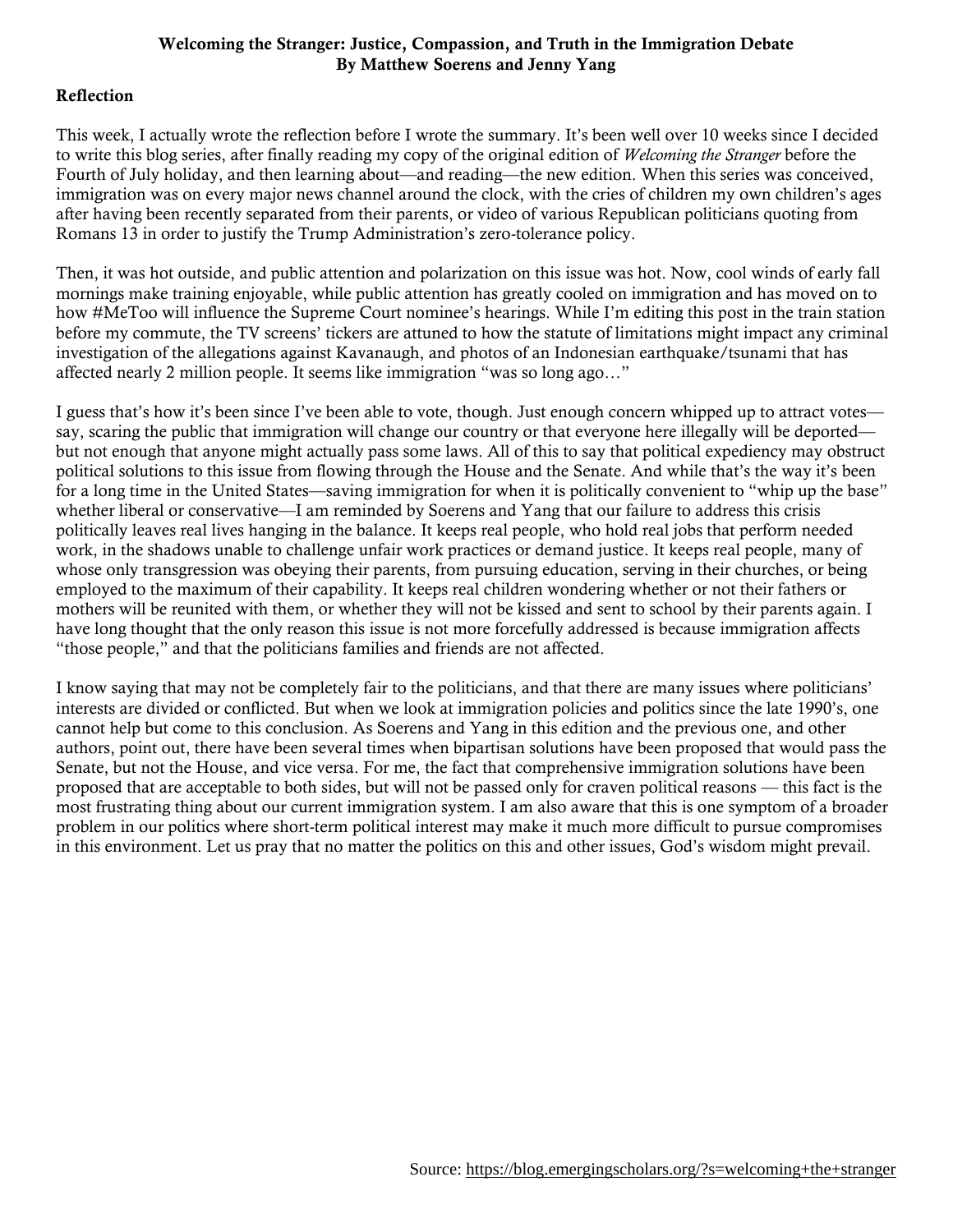# Chapter 9: Immigration and the Church Today

# Excerpt

And behold, a lawyer stood up to put [Jesus] to the test, saying, "Teacher, what must I do to inherit eternal life?" He said to him, "What is written in the law? How do you read?" And he answered, "You shall love the Lord your God with all your heart, and with all your soul, and with all your strength, and with all your mind; and your neighbor as yourself." And he said to him, "You have answered right; do this, and you will live."

But he, desiring to justify himself, said to Jesus, "And who is my neighbor?"

—Luke 10:25-29, RSV

#### Summary

Chapter 9 describes how immigrants affect the demographics, culture, worship styles, spiritual life, and work of the church. While re-reading this chapter to prepare for our discussion, I found it overwhelming. While on the one hand Soerens and Yang challenge us, I'd argue that most of the chapter is focused on the opportunities that immigration presents the Church for revitalized ministry. The American Church has the opportunity to experience a deeper joy as it serves immigrants as fellow family members and not as strangers or even neighbors. I found it difficult to write a summary for this chapter, and have decided that this week, my post will be almost completely reflection. I will guide you through some of the thoughts that rose up in me as I was led by Soerens and Yang through thinking about how immigration to the United States affects the American church. As with everything on this blog series, charge all offense to me and not to Soerens or Yang—unless you have read their words for yourself! This week, I'm coming from the heart because much of what they bring to our attention provoked an emotional and not detached reaction from within me.

## Discussion Questions

- 1. How do you see your church ministering to "the least of these" in the United States?
- 2. How should ethnic-majority churches respond to the rise in immigrant churches?
- 3. If your church were to create a statement on immigration, what would it say?
- 4. In his daily life, Jesus showed personal hospitality to outcasts, both ethnically with the Samaritan woman (John 4), religiously with the Roman centurion (Matthew 8), and socially with the woman caught in adultery (John 8). What can we do to show Christlike hospitality both personally and corporately?
- 5. Do you agree with the authors when they state that God is using cultural diversity to accomplish his greater purposes here on earth?
- 6. How does the fact that the immigrant church is the fastest growing evangelical church in America change the missions strategy of the church?
- 7. After reading this chapter, what do you think is essential to God's heart in the midst of the immigration debate? What do you think God may be asking you of you as you read this book?

## Reflection

Partway into this chapter, Soerens and Yang describe Prof. Soong-Chan Rah's book, The New Evangelicalism, and point out that he argues that it is not enough for the church to move from hostility toward immigrants to hospitality, welcoming them as guests:

Ultimately, we must live into the biblical vision of the church as the family of God, with brothers and sisters of different backgrounds living within the same household under one Father. "Hospitality only takes us so far," he writes. "How do we move from being simply hospitable to one another to actually becoming a family?...You will have kimchi on the table for that one meal when you entertain me as a guest. But what if you have to stock kimchi in your refrigerator every single day?" (Soerens and Yang, p.186)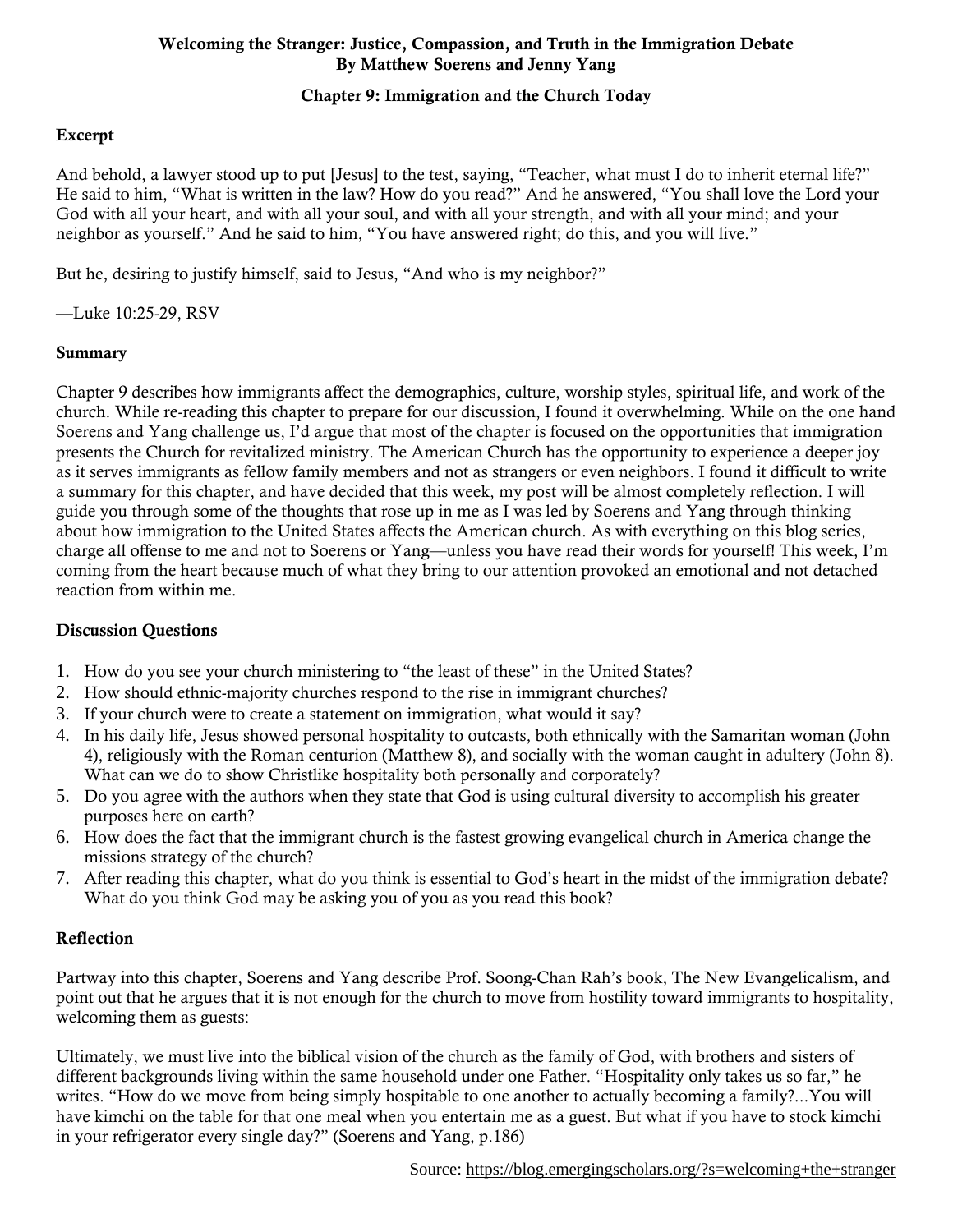We are reminded in Chapter 9 that we must move from seeing each other as strangers to recognizing neighbors and, ultimately, to recognizing family when these strangers become fellow believers (p.186).

This is so difficult to do, because we must relinquish control of our communities in order to recognize one another as family. We must recognize that, just as with our earthly families we do not choose who our brothers and sisters are, our family composition is determined by who our Heavenly Father is and whom he has brought near to us. We must admit that our worship is culturally influenced—just like the worship styles of every other culture—and we must be willing to give up what is familiar to us in order to follow God our Father into what he is doing among those who are living among us and being brought to us. This is true not just for White Americans, who have been on the receiving end of this criticism most often, but this is true for all Americans who are finding themselves responsible for responding biblically to this moment in our Nation's life.

I decided to begin this blog post not with a quote from the book, but quoting the introduction to the story of the Good Samaritan, because it is crucial to establishing one's heart's orientation towards these issues. The beginning of the account starts with a lawyer asking Christ what is required to inherit eternal life. You'll notice that Christ is satisfied with his original response, but watch what the young lawyer says next: "Who is my neighbor?" And why did he ask this? Well, the Scripture tells us that the lawyer sought to justify himself.

This is why I find reading Scripture such a harrowing experience. From Old to New Testaments, my experience with reading the Bible goes something like this:

I read something fascinating or inspiring;

I learn that that fascinating or inspiring thing would have been profoundly shocking or challenging to the original hearers;

I reflect on why that thing would have been shocking or challenging;

I realize how I am now supposed to understand and be challenged by God's impossible demand on me; I leave the Scripture somewhat unsure about how I am supposed to do what is commanded. When we realize how much it will cost to do what is commanded, I seek to justify myself by excusing myself from the cost.

In this passage, I don't think many folks would have any issues with the original response to Jesus about what is to be done to inherit eternal life. Nor would anyone have any trouble understanding what events occurred in the story that follows. But for me, the main point of the passage is that the young lawyer sought to justify himself. I think this is the most important point of the story, and the point that everyone skips over. It is our default response to everything God asks us to do that directly threatens us with major cost.

The desire to justify ourselves is so strong I can point to two examples of interpretations of this passage as illustration. One prominent pastor whom everyone reading this would know if I'd named him said that the main point of the Good Samaritan story is to give a model for personal evangelism, not social justice. While I've heard this story used many times—by Christians and non-Christians alike—to motivate concern for social justice, I have never once heard this story interpreted as primarily about personal evangelism in any other context. It is so costly to recognize that Christ clearly indicates that everyone is our neighbor, that it is preferable to interpret the story as about sharing the gospel—which, incidentally, most of us also find too costly. Another prominent evangelical seminary president whom everyone here would be familiar with referred to this story in his discussion of immigration. He said that while we are to care for our neighbor, our neighbors don't have to come near to us. They don't have the right to come into our midst. Again, I'd never before heard this story interpreted in order to restrict rights or to narrow the definition of our neighbor, only to expand our responsibilities to our neighbors. These examples show that, although we have no problem in principle with showing love to our neighbors, Jesus' implicit command to show no limit to whom this love is due is simply too hard for us. It costs too much.

To me, this is the main issue in the American Church as it relates to the immigration issue. Integrating immigrants is directly connected to our willingness to allow the Holy Spirit to control our lives and sacrifice even important aspects of our culture if that's what we perceive it would take to follow Christ. Is there a limit to the cost you will suffer to follow Christ? As long as we see our own cultural expressions of Christianity as the "right" way to worship, it will cost us too much to see immigrants as even neighbors, much less family. Fortunately, many churches have

Source:<https://blog.emergingscholars.org/?s=welcoming+the+stranger>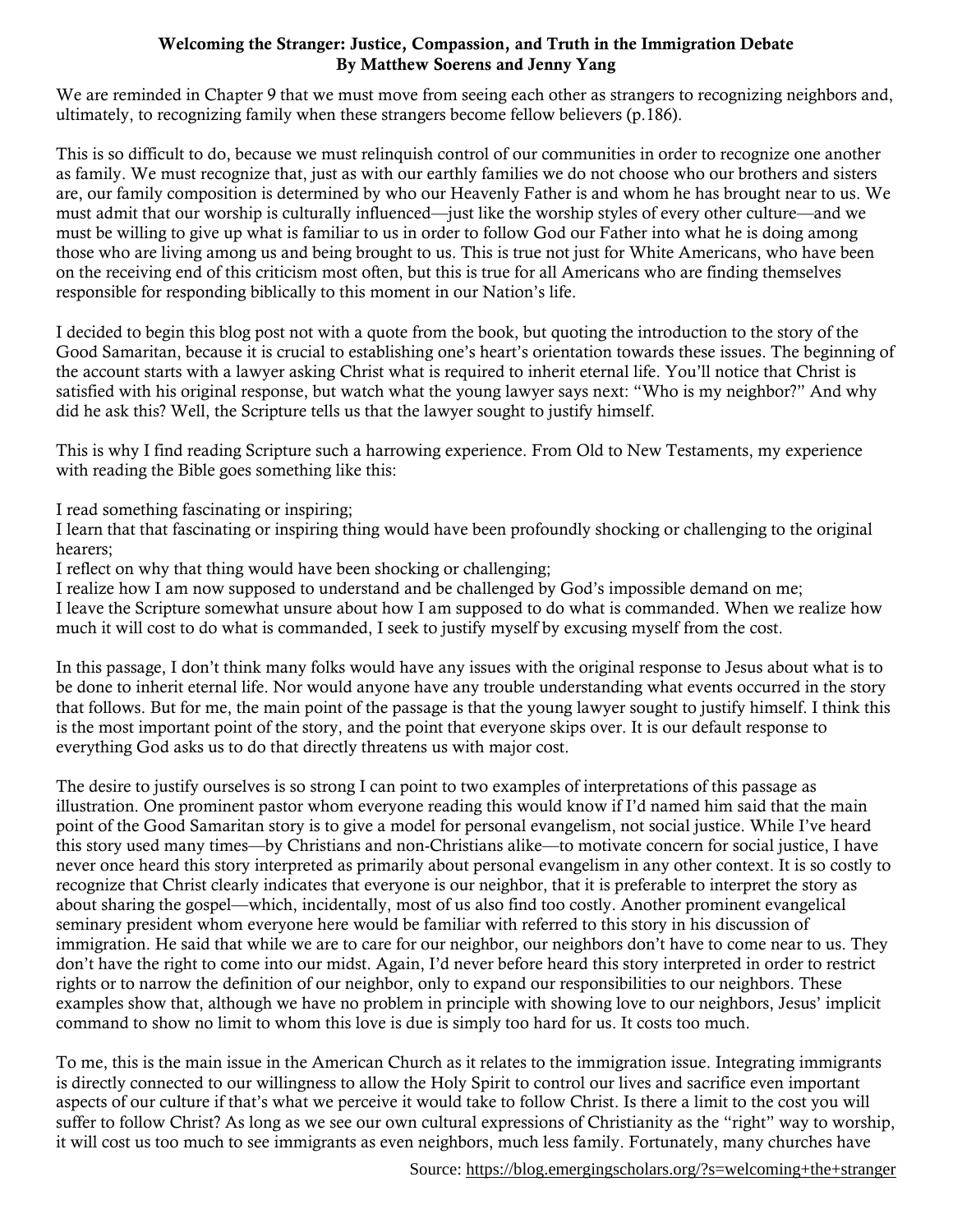counted the cost and thought it worthwhile to make great sacrifice to follow Christ in serving immigrants. This chapter is rich with details on how churches are currently serving immigrants. There is much on the prophetic voices calling to the church to serve refugees and reach out to immigrant communities. And, as I said at the beginning of this series, those who are doing this work are getting on with it without fanfare or media attention.

However, reading Chapter 9 has also raised so much of the pain and frustration I've felt with the American Church. More often than we'd like to admit, American Churches view the cost as too great. Consider the following quote from Chapter 9 describing one of the biggest challenges to the American Church concerning immigration:

Less than half of American evangelicals surveyed told LifeWay Research in 2015 that the arrival of immigrants to their communities presented "an opportunity to introduce them to Jesus," while most (including about 70 percent of white evangelicals) believed the arrival of immigrants presented a "threat" or "burden" of some sort. (Soerens and Yang, p.187)

We—and I do mean we Americans and not White Americans—are likely to view immigrants as a threat rather than an opportunity. We are so willing to send someone else to foreigners in their own homelands, but what might our response be if God begins to send them to us right here at home? What if we don't have to send missionaries to the 10/40 window? What if God is commanding us to receive these people groups here at home by way of refugee resettlement and "forced" migration? Does the threat of terrorism deter you? How about the fact that they come from cultures that are not Judeo-Christian? Are you afraid that they might irreversibly change our culture for the worst? We pray for revival and lament the state of discipleship in the American Church. What if God is sending missionaries from abroad into our midst by way of migration— documented or undocumented—of people groups who are more likely to be devoted Christians than native-born Americans? (see quotation of Timothy Tennent on p.181) Are you offended that God views men and women from abroad as the instruments He will use for His glory among us? Are you ashamed to admit that we are failing the mission of Christ here at home and are becoming a mission field for non-Westerners? Or are we rejecting our missionary responsibilities and Spirit-driven revival by seeing immigration as a threat?

I believe that the Holy Spirit is moving in the American Church towards revival through the influx of immigrants from across the globe. While there are certainly churches here that send missionaries to the nations, the primary move of God in our churches will be sending believers, and non-believers who will receive the gospel, from abroad into our American church communities, thereby revitalizing our churches and our devotion to Christ. I would hesitate to make such an unequivocal statement, but I believe God is speaking too clearly about this to ignore it. I first read about this nearly two years ago in The End of Protestantism: Pursuing Unity in a Fragmented Church by Peter Leithart. I've seen the unique challenges of receiving the missions field being brought to our doorstep when I visit the church my wife and I were married in. At Bethel Gospel Assembly in Harlem, NY, they weekly welcome busloads of tourists for multiple services per week into their churches. Many of these visitors—who would have previously only been reached through a foreign missions trip—receive the gospel and confess a faith in Christ. At the same time, their presence creates unique challenges for the current members who may feel displaced or uncomfortable. I've experienced this personally by attending a Catholic worship service as my relationship with one of my current students has evolved. I visited the Catholic church near my workplace and have seen a full Mass filled with people from different nations and people groups. There was no dominant ethnicity in participation or ministering of the service. Finally, as Chapter 9 shows, the statistics bear it out. All of our American Christian denominations are declining among Whites, and the younger generations of Americans do not affiliate with Christian traditions at the rates they have in the past. Much of the growth of the congregations that are growing is the direct result of immigration. Moreover, this is not just an American move of the Spirit; it is global:

One pastor in Jordan said he was praying for revival for the Middle East for years. As his church has welcomed Syrian refugees into their midst and tangibly met their physical needs, this pastor realized God was answering his prayer for revival through the refugee crisis. Many of these Syrian refugees had entered the church and met Christians for the first time. As the Jordanian Christian community was loving their refugee neighbors, God was answering their prayer for revival. (Soerens and Yang, p.193)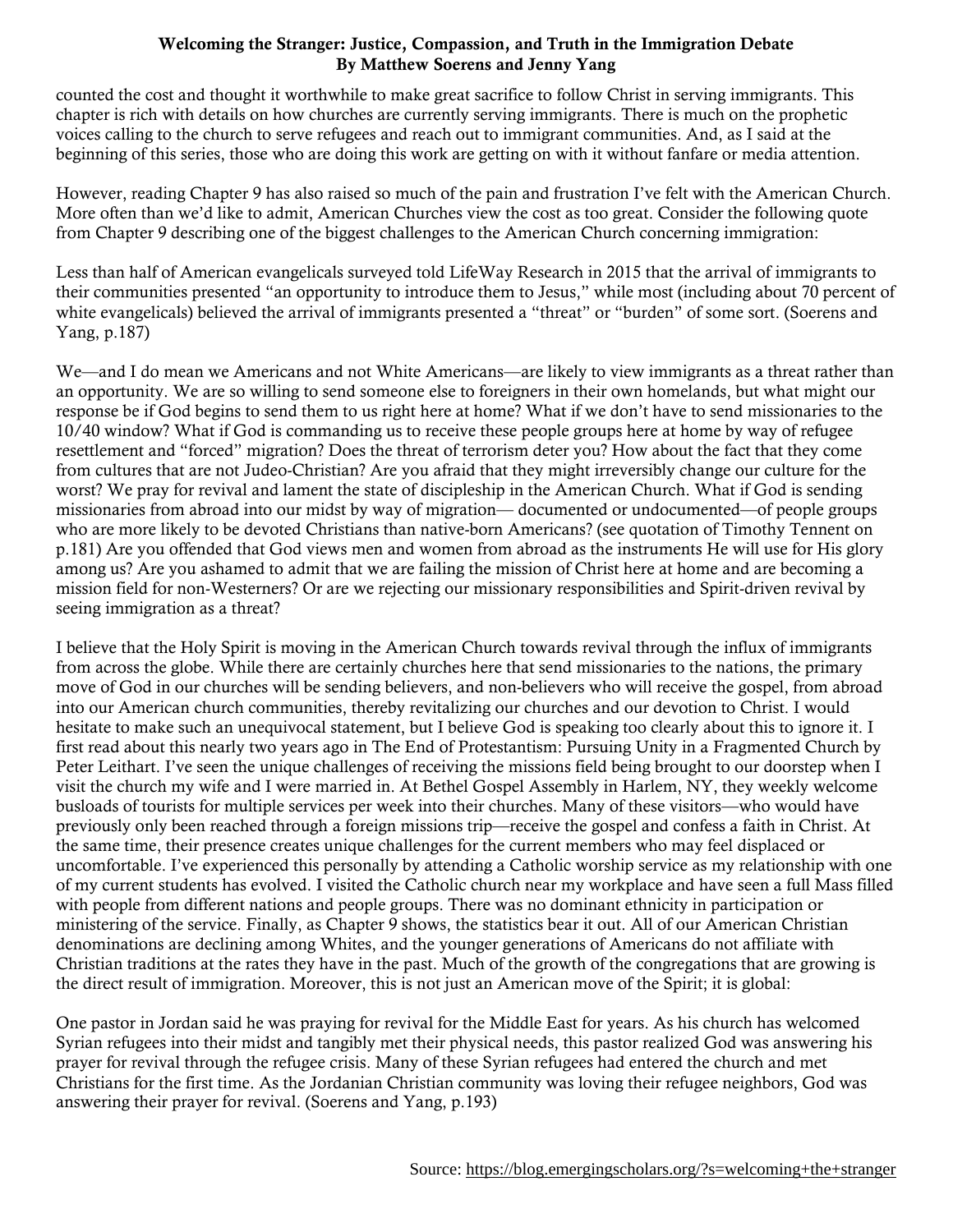Many other examples are provided in the box titled "The Church Beyond the United States" on p.193-194. Just as migration is not only an American issue, the move of God to revive and build His church in part through migration is also a global issue. Immigrants and ethnic minorities are stabilizing our churches and injecting them with new life through the Spirit.

The last quarter or so (p.194-200) of Chapter 9 describes how, in the decade since the original *Welcoming the Stranger* was published, evangelical advocacy for immigrants has qualitatively and quantitatively changed. There are many more American evangelical Christians advocating for immigration reform, seeking out ways to serve immigrants and refugees, and establishing or supporting organizations such as the Evangelical Immigration Table to "encourage distinctively biblical thinking about immigration issues" (p.199). In view of all this, will you consider how you and your church can avoid the temptation to justify yourself? What can you do to join what God is doing through migration in His Church today?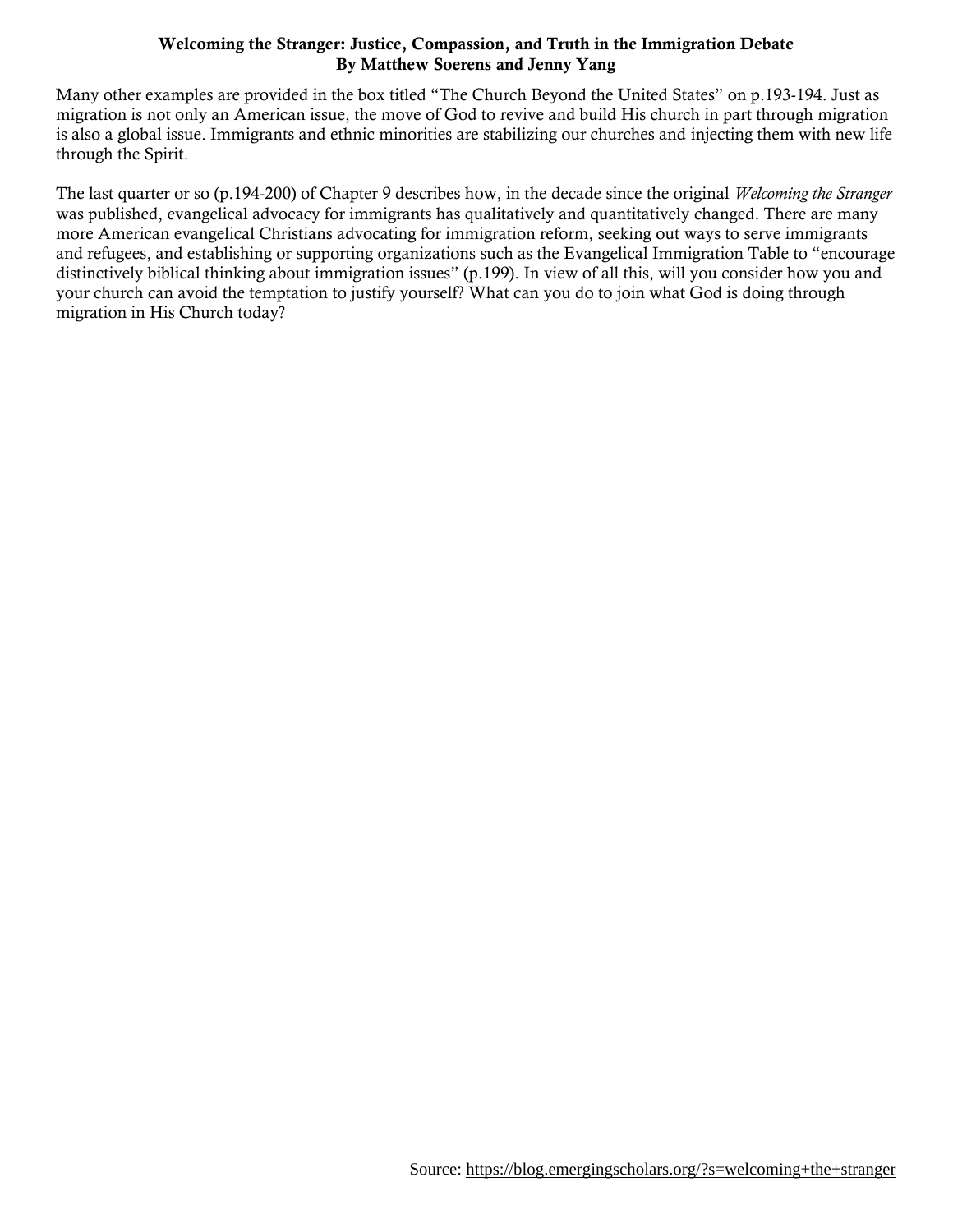## Chapter 10: A Christian Response to the Immigration Dilemma

# Excerpt

We have argued that Scripture makes repeated and clear calls for us to take special concern for the stranger, to love them as ourselves, and to welcome them as if serving Jesus himself. God commands us to obey, which is primary if we are to truly follow Christ. 'There is no other road to faith or discipleship,' Dietrich Bonhoeffer writes, except 'obedience to the call of Jesus.' We dare not dismiss God's instructions to us, but rather should move from reflection to prayerful action. Serving and loving immigrants can take on different expressions, and each are vitally important in the broader Christian witness. (pg. 203)

## Summary

This week we have now completed the book. This final chapter is a call to action, recommending several possible ways you as a Christian can become involved in the immigration dilemma. In lieu of a reflection and training update this week, I will provide a short closing post post-race reflection on Saturday evening. Below, you will find a summary of the ways Soerens and Yang suggest you can get involved in the immigration debate from a Christian perspective.

I hope that you have been blessed by this book as I was. I found it very frustrating to listen to the news and the media, when I knew that godly guidance would be quite different from what I was hearing. At the same time, some of the perspective shared in this book is quite challenging, and demands quite a lot from us as believers. I hope that some of what you've read in the book might encourage you to get involved in your church communities and watch for what God is doing in your local congregation related to immigration.

## Discussion Questions

- 1. The authors argue that we cannot really understand the immigration issue until we personally know and interact with immigrants in our communities. How could you begin to do this?
- 2. Is there a church or organization in your community that is actively serving the foreign born? How could you get involved?
- 3. What could you (individually or as a group) do to help educate your larger church community about this issue?
- 4. Many Christians are wary of meddling in politics. Why do you think this is? Do you think that there is a place for the church to be involved in political advocacy?
- 5. How could you (personally and as a church community) help your congressional representatives understand your position(s) on this issue?
- 6. What do the authors argue are some of the root causes of immigration? Do you agree? What part of the way that you live might contribute, either positively or negatively, to these situations?
- 7. What response do you believe that God is calling you to with this important and controversial issue? How will you respond to that call?

## Reflection

## *Potential Christian Responses to the Immigration Dilemma*

Prayer. The first thing we can do is to pray for immigrants, for our elected officials, and for policies that honor God and reflect his justice. Soerens and Yang write: "Many of our elected officials are people of faith themselves and are in positions of making incredibly difficult decisions that affect many people. They need godly wisdom, guidance, and counsel to make the best decisions for the common good." Moreover, since this issue is so complex, there is no other way to address the factors involved. Immigration is driven by things happening "in some of the most difficult places on earth, where strongholds and bondage exist, and evil flourishes." As we pray, God strengthens our love for those involved in these issues as we also acknowledge He is the only one who can change these circumstances.